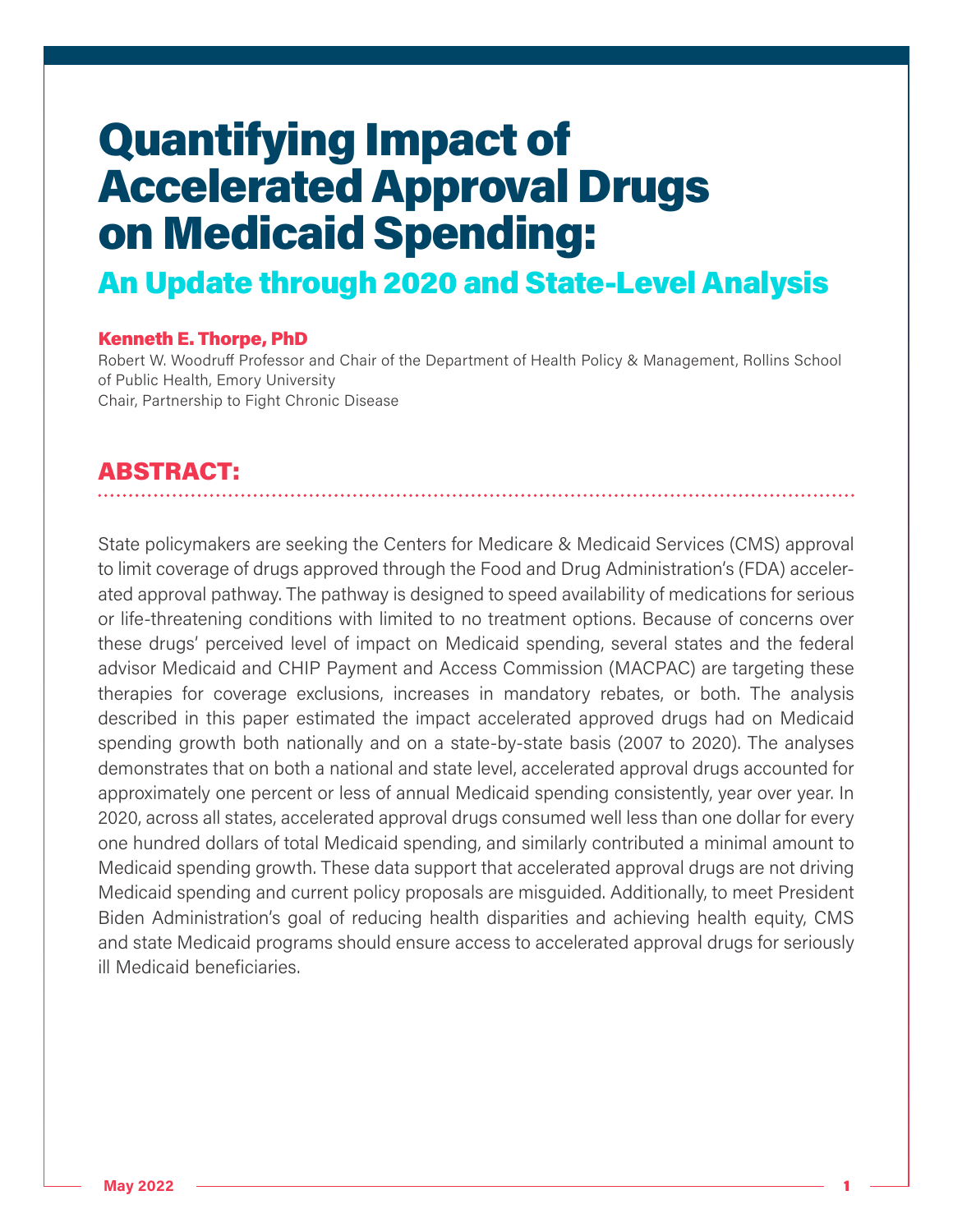## INTRODUCTION

Created in 1992, the accelerated approval pathway expedites FDA's rigorous review of safety and efficacy to facilitate access for patients whose lives depend on timely access to therapies. In the 30 years since the pathway's inception, the FDA has approved more than 270 drugs or biologics via accelerated approval, providing new, innovative treatment options, and hope for patients and their families. Millions of patients have benefitted significantly from therapies approved through accelerated approval–initially people diagnosed with HIV/AIDS, then people with various cancers, and today people with several rare diseases.

These medicines are reviewed and approved using the FDA's same rigorous scientific standards as with traditional approval. These standards are applied to different clinical endpoints to expedite access for seriously ill patients. Despite that, both private and public payers, including several state Medicaid programs, have been moving to avoid or severely restrict coverage of accelerated approval medicines, directly undermining the purpose of the pathway and federal patient protections required of Medicaid.

Since expressed reluctance to cover these medicines includes statements of financial concerns about the costs of accelerated approval drugs without citing supporting data, this analysis included calculating the total costs of accelerated approval medicines to Medicaid from 2007 through 2020 nationally and examining state-specific Medicaid spending. The analysis confirms that these medicines comprised less than one percent of total Medicaid annual spending nationally with no significant increase over this timeframe. Among the states and examining drug spend in greater detail, in 2020 for all states and the District of Columbia spending on accelerated approval drugs accounted for less than one percent of their overall Medicaid spending. States making assertions about costs in seeking permission to avoid federal coverage requirements should reconsider as this analysis shows accelerated approval drugs have a de minimus impact on state Medicaid spending.

#### FDA's Accelerated Drug Approval Program

The Food and Drug Administration has developed five distinct expedited programs for hastening access to safe and efficacious drugs for serious or life-threatening conditions: fast track designation, breakthrough therapy designation, Regenerative Medicine Advanced Therapy (RMAT) designation, priority review designation, and the accelerated approval pathway.**<sup>1</sup>** Importantly, none of these programs compromises FDA's long-standing standards for safety and efficacy. Of the five, only accelerated approval provides an alternative pathway to approval. Given recent and ongoing proposals from states—Massachusetts,**<sup>2</sup>** Tennessee,**<sup>3</sup>** and Oregon**4**—as well as MACPAC**5** that focus on accelerated approval drugs as a cost driver, this analysis focuses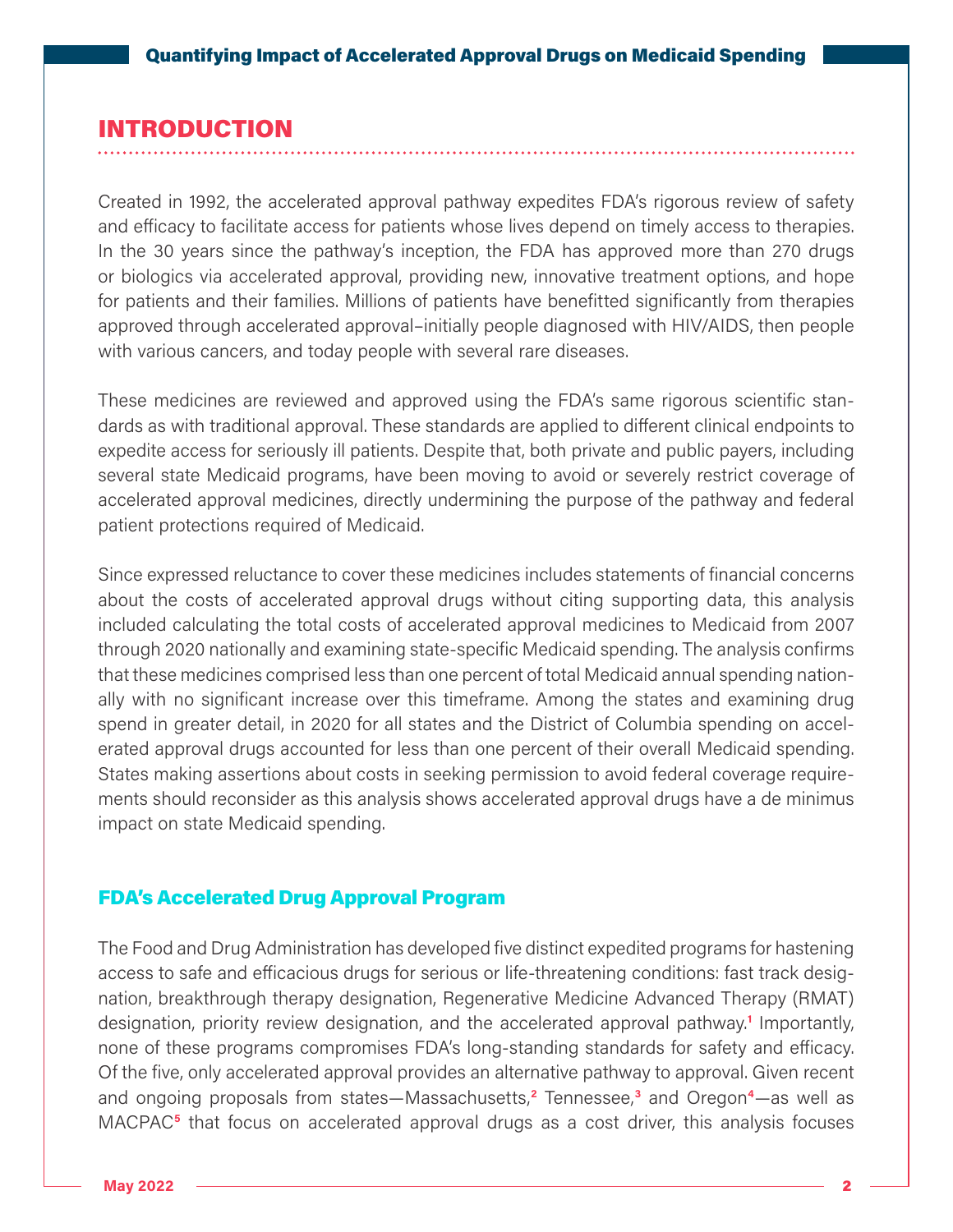exclusively on drugs approved using the accelerated approval pathway compared to other components of Medicaid spending.

The accelerated approval pathway allows drugs for serious conditions that fill an unmet medical need to be approved based on a surrogate or intermediate clinical endpoint that is reasonably likely to predict a clinical benefit.**6** Studies demonstrating a drug's effect on a surrogate or intermediate clinical endpoint must meet standards demonstrating the study is "adequate and well controlled."**7** The FDA created the accelerated approval pathway 30 years ago in response to the HIV/AIDS epidemic where the surrogate endpoint of immune cell response was used to predict survival. Using a surrogate endpoint reasonably likely to predict long-term clinical benefits, which could otherwise take years to measure, saves valuable time for patients whose critical illness does not afford time to wait. Congress first codified the accelerated approval pathway in 1992**8** and then modernized and enhanced it in 2012**9** to expand the pathway's use beyond treatments for HIV/AIDS or oncology to include rare diseases.

In weighing accelerated approval applications, the FDA must also consider the severity, rarity, or prevalence of the condition treated and the availability or lack of existing treatments.**<sup>7</sup>** Under accelerated approval, the FDA's continued approval is contingent on the sponsor's completion of post-marketing study to assess clinical benefit, referred to as a confirmatory study. A streamlined withdrawal process exists for drugs where benefit is not confirmed, drugs are found to be unsafe, or the sponsor fails to conduct confirmatory trials.**<sup>7</sup>**

Those who argue that the post-market confirmatory study requirement of the process is broken ignore the fact that nearly 80 percent of accelerated approval drugs approved prior to 2020 have been converted to traditional approval, and of the remaining, confirmatory studies are underway.**10** The fact that all do not convert reflects the risk/benefit analysis FDA makes based on the severity of the condition and the availability of other treatment options. According to Janet Woodcock, Director of FDA's Center for Drug Evaluation and Research:

[W]e're really talking about what is the cost of failing to approve an effective therapy versus the cost of making a mistake and approving a therapy that is not effective. There may be thousands of lives to be lost if you delay for another three years or whatever it takes to get more definitive evidence. . . People say they want placebo-controlled trials, but I always ask them would you be willing to die to give a p-value?**<sup>11</sup>**

Several payers have singled out accelerated approval drugs for coverage limits and exclusions, arguing that accelerated approval drugs have insufficient evidence and are "experimental", despite these drugs meeting FDA's safety and efficacy standards. For example, Medicaid agencies in Tennessee,**<sup>3</sup>** Massachusetts,**<sup>2</sup>** and Oregon**4** have petitioned CMS for the ability to restrict coverage of accelerated approval drugs, citing cost concerns and questioning FDA's approval. The Oregon Health Authority's request is pending with CMS.**4**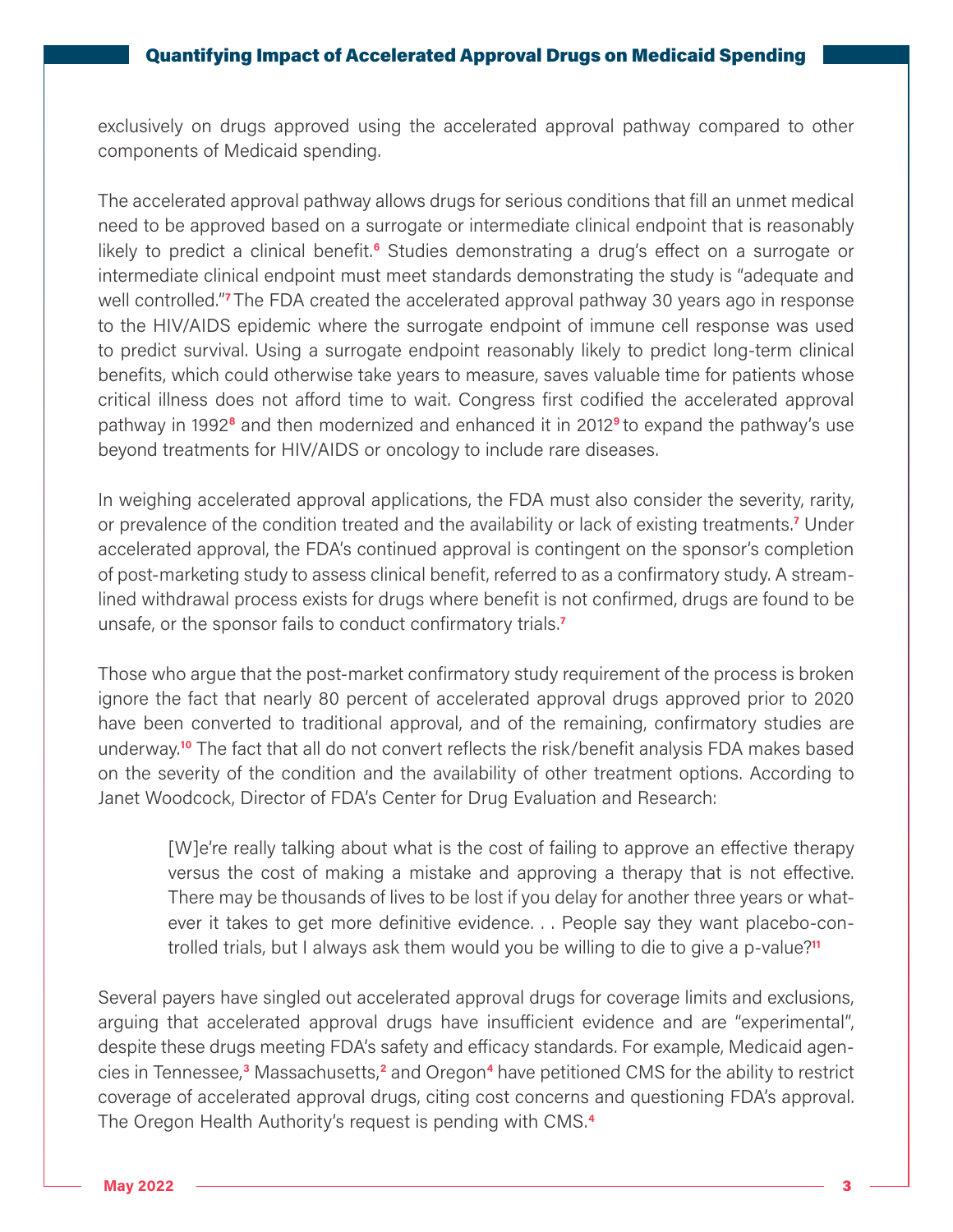Specifically, TennCare's Medicaid proposal states "much of the current volatility in prescription drug prices is driven by new drugs coming to market through the FDA's accelerated approval pathway . . . [though] many of them have not yet demonstrated actual clinical benefit."**3** In its application, the Oregon Health Authority conflated spending on accelerated approval drugs with specialty medicines in defense of its request: "New drugs approved under the FDA's accelerated approval pathway tend to be specialty medications that represent a significant portion of pharmacy expenditures."**4** However, neither state supported its costs claims with data. More states may seek similar waivers. As a Kaiser Family Foundation study**12** indicates, a majority of states are developing strategies related to new high-cost therapies, referencing those approved on an accelerated pathway.

Given the serious implications these waiver requests have on patient access, FDA authority, and the accelerated approval pathway, understanding the actual extent to which spending on accelerated approval drugs contributes to total Medicaid spending and to overall Medicaid spending growth as a matter of national and state policy is important. The analysis below examines these issues on both national and state levels.

## METHODS AND DATA

## Accelerated Approval Drugs

Accelerated approval drugs, date of approval, and date of conversions to traditional approval where applicable were identified from the FDA Center for Drug Evaluation and Research (CDER) drug and biologic accelerated approvals document.**13** These data informed calculations of the Medicaid amount reimbursed for each year. Total Medicaid drug reimbursements for the year were also tabulated using CMS State Drug Utilization Data.**<sup>14</sup>**

Because most accelerated approval drugs convert to traditional approval, the analysis takes into account conversion status and categorizes the spending contribution from an accelerated approval drug to prescription drugs generally once a drug completed confirmatory trials and FDA changed its approval status to regular approval. Importantly, since drug rebate information for specific drugs is unavailable, the analysis for accelerated approval drugs were developed using pre-rebate drug spending. Total Medicaid spending and overall increases in Medicaid spending are net of drug rebates. Accordingly, percentages of spending and spending increases associated with accelerated approval drugs are higher than they would be if rebate information on these medicines were available.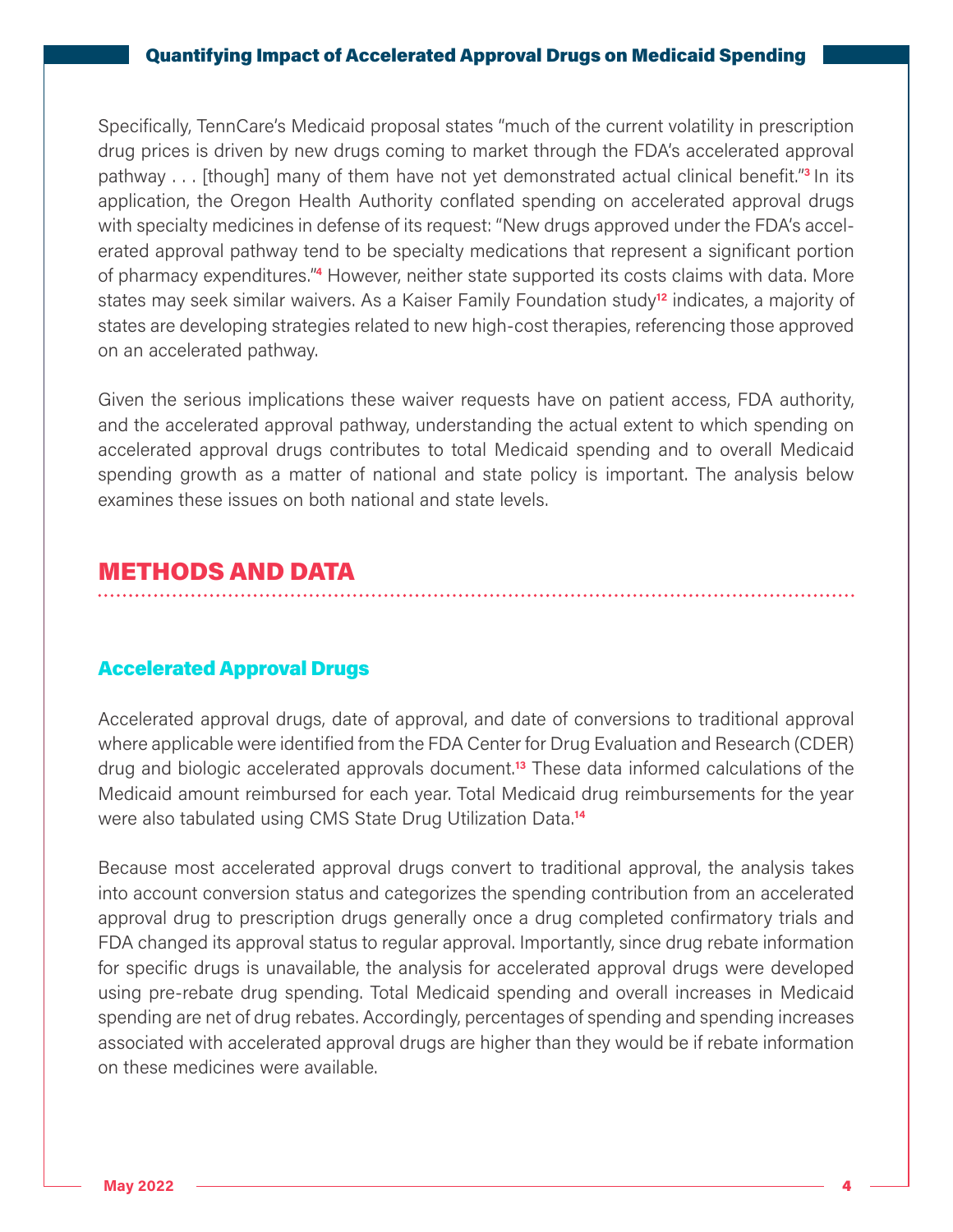For national drug spending, the data source reports drugs dispensed at the outpatient level and includes deductions for rebates. All the data on accelerated approval drug spending relies upon a more specific data set that includes accelerated approval drug, pre-rebate spending reported by states that includes both outpatient level and physician-administered medications.

## National Spending Estimates

The national analysis examines both total Medicaid spending from 2007-2020 and growth in Medicaid spending over the same period. For those data, the national analysis estimates the correlation of Medicaid spending to each source of care (hospital services, physician and clinic services, nursing home, home health, outpatient prescription drugs overall, and covered accelerated approval drugs specifically). Data on Medicaid spending for 2007 were collected from the Medicaid Budget and Expenditure System/State Children's Health Insurance Program Budget and Expenditure System (MBES/CBES) expenditure reports and data for years 2010- 2020 were collected from Medicaid and CHIP Payment and Access Commission (MACPAC) Medicaid expenditure reports. These data also include Medicaid-specific spending on hospital care, physician and clinic services, nursing homes, home health, and outpatient prescription drugs among other covered services.**15** The national estimates for total drug spending account for prescription drug rebates, which in 2017 represented 55 percent of state Medicaid drug spending.**16** Drug rebates are reported by states in the aggregate to CMS, so delineating drug rebates for accelerated approval drugs specifically is not possible. Accordingly, drug spending on accelerated approval drugs does not deduct drug rebates from that spending and is larger than the amount actually spent. National spending data includes Medicaid managed care as well as fee-for-service spending for each of source of care (hospital services, physician and clinic services, nursing home, home health, and outpatient prescription drugs).

## State Spending Estimates

Given the significant differences in state Medicaid programs in terms of populations covered, managed care penetration, policies relating to prescription drug carve-outs, the size of a state's Medicaid budget, and other factors, examining state-level experiences with accelerated approval drug spending is important to consider. National averages may conceal large variations among the states.

Though state data as reported by CMS includes both gross drug spending and drug spending net of total rebates, rebates on specific medicines or for accelerated approval medicines as a group is not available. Accordingly, this analysis considers accelerated approval drug spending without consideration of rebates.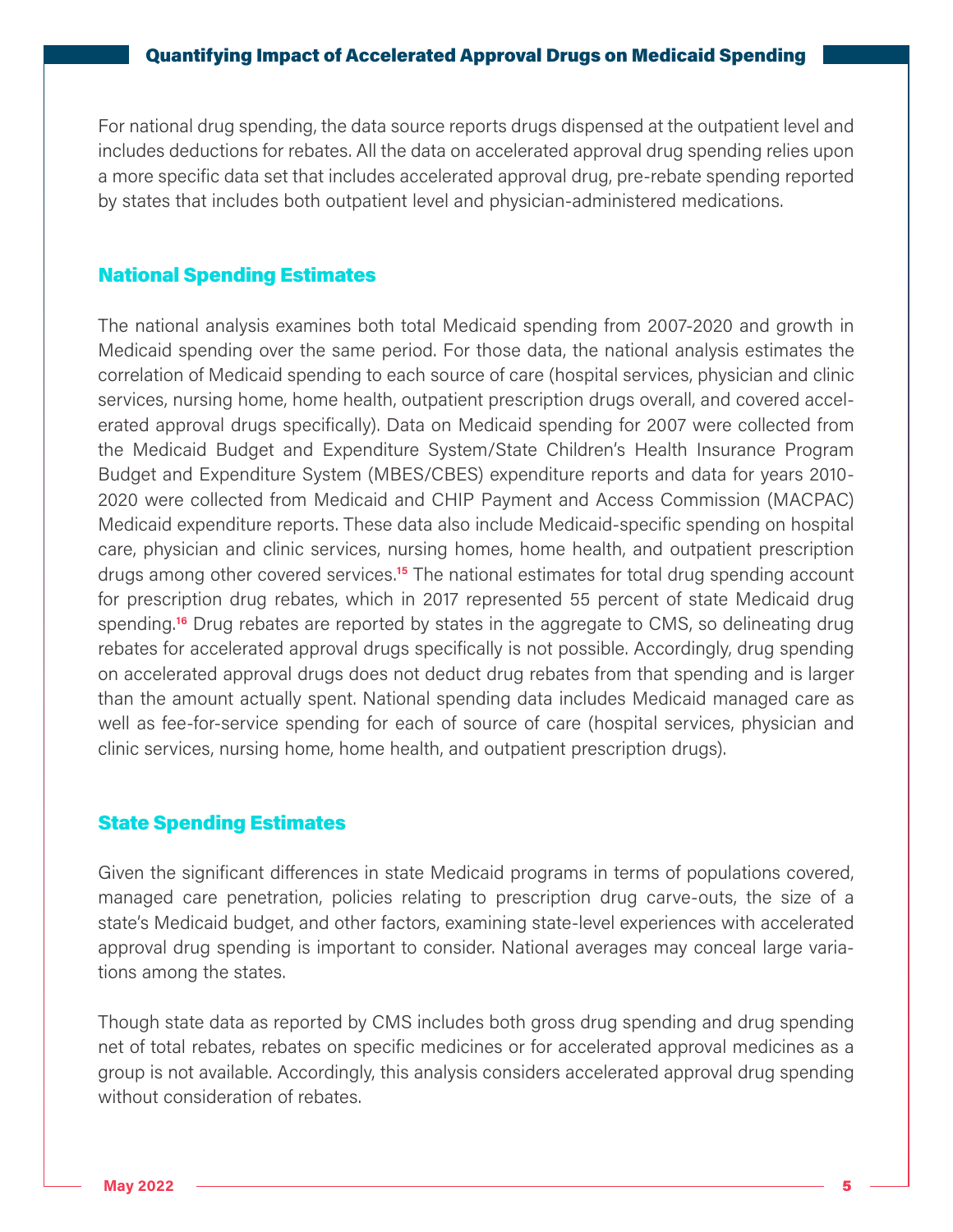Most drugs approved using the accelerated approval pathway convert to traditional FDA approval over time.**10** The analysis of state-level spending provides spending totals that account for the conversion of drugs to traditional FDA approval during the 2007-2020 timeframe. Statelevel data includes reporting of fee-for-service and managed care spending that includes spending on hospital care, physician visits, and prescription drugs.

We also provide examples from Massachusetts, Tennessee, and Oregon to illustrate state-specific experiences with spending on accelerated approval drugs.

## RESULTS

#### National Spending Trends

**Exhibit 1** presents data on the distribution of national Medicaid spending by source of treatment from 2007 to 2020 from the CMS National Health Expenditure Data. Hospital spending accounts for the largest share of Medicaid spending, though hospital spending as a percentage of total declined from 36 percent in 2007 to under a third in 2020. Physician and clinic services accounted for a growing share of Medicaid spending, increasing from 10 percent in 2007 to 13 percent by 2020. Total outpatient drug spending accounted for 5.6 percent of Medicaid spending in 2007 declining slightly to 5.1 percent in 2020, net of drug rebates. Accelerated approval drugs remained low throughout the period covered, represent pre-rebate spending, and include both outpatient dispensed and provider-administered medications.



Exhibit 1: Distribution of Medicaid Spending by Source and By Accelerated Drug Approval Status, 2007-2020

*Source: See Data and Methods*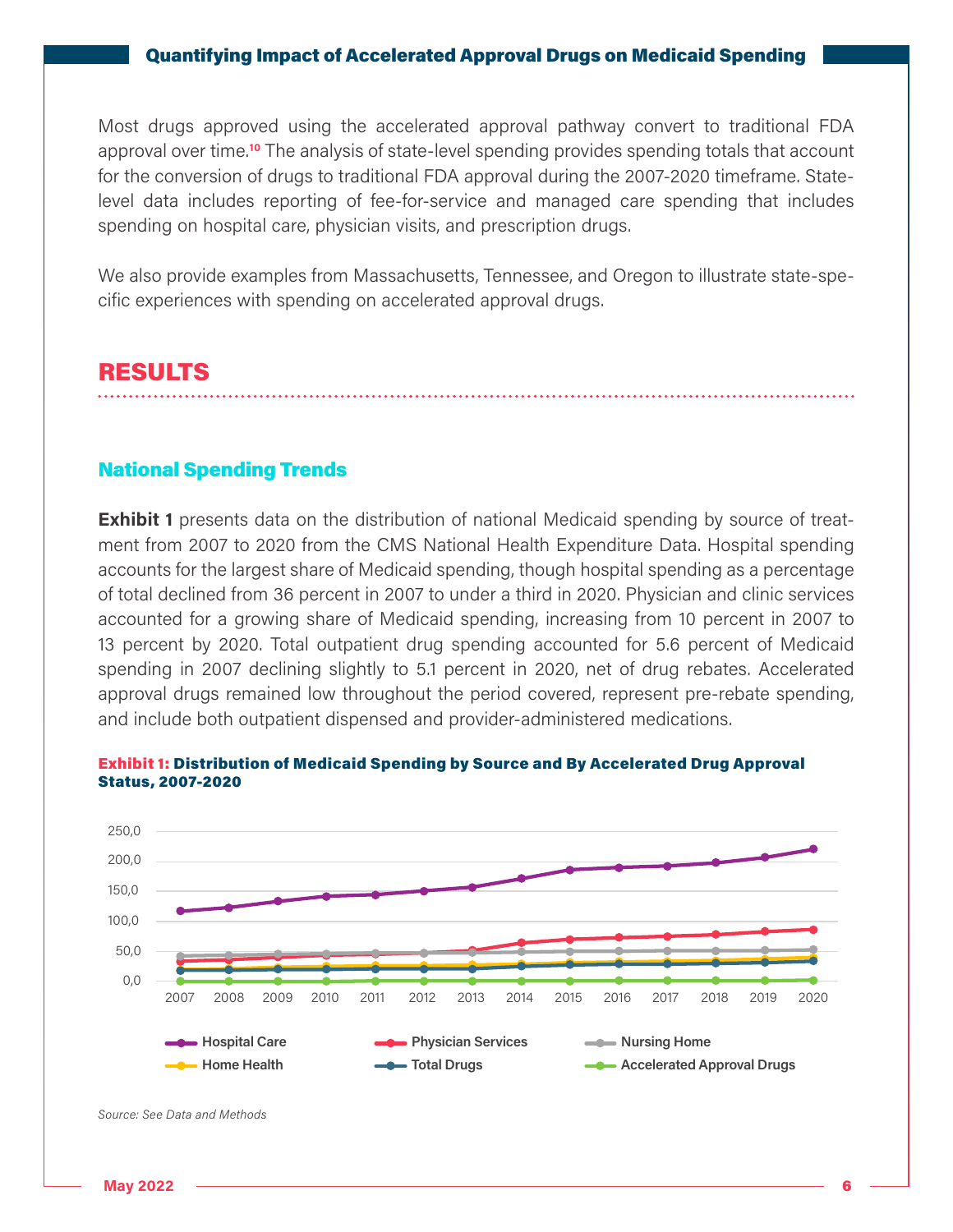More specifically, in 2007, spending on accelerated approval drugs, before deducting for rebates, accounted for 0.1 to 0.3 percent of total Medicaid spending rising to 0.1 to 0.5 percent by 2010 and remaining relatively constant through 2020.

**Exhibit 2** examines each source of care and its contribution to the overall growth in Medicaid spending 2007-2020. Over the entire period, hospital spending accounted for almost 30 percent of the overall growth in Medicaid. Over the same period, increased spending on outpatient prescriptions drugs net of rebates accounted for 5 percent of the growth in Medicaid spending. This estimate does not include provider-administered therapies, so the overall contribution of all prescription drugs to spending increases will be higher.

#### Exhibit 2: Contribution to Overall Growth in Medicaid Spending by Source of Care and Accelerated Drug Approval Status, 2007-2020

| Year      | <b>Hospital</b><br><b>Care</b> | <b>Physician</b><br>and Clinic<br><b>Services</b> | <b>Prescription</b><br><b>Drugs</b><br>(Outpatient,<br>Post-rebate) | <b>Nursing</b><br><b>Home</b> | <b>Home</b><br>Health <sup>1</sup> | <b>Pre-Rebate</b><br><b>Accelerated</b><br><b>Approval</b><br><b>Drugs</b> |
|-----------|--------------------------------|---------------------------------------------------|---------------------------------------------------------------------|-------------------------------|------------------------------------|----------------------------------------------------------------------------|
| 2007-2020 | 30.0%                          | 15.4%                                             | 5.0%                                                                | $3.2\%$                       | $6.0\%$                            | 0.5%                                                                       |

*Notes: A variety of smaller contributors not illustrated account for the remaining percentage of spending increases. Rebate information on accelerated approval drugs is not available and are not included. Spending on outpatient prescription drugs generally does include rebates.*

Spending on accelerated approval drugs accounts for a small fraction of the overall growth in Medicaid spending. Between 2007 and 2020, increased pre-rebate spending on these medications amounted to 0.5 percent of the growth in overall Medicaid spending. Since rebates account for roughly half of gross Medicaid drug spending, the actual contribution of accelerated approval drugs as a percent of the growth in total Medicaid spending is lower.

## State Spending Trends

Examining state experiences over the same timeline revealed consistent results compared with national averages. Importantly, state-level data provides more detail, not only because the data describe individual state experiences, but also because they have more detail on total drug spending.

State experiences closely paralleled the national averages without significant variation. As shown in **Exhibit 3**, state spending on accelerated approval drugs was well under one percent of total spending for 2020 without accounting for any savings from rebates. In 2020, Rhode Island experienced the smallest contribution of pre-rebate spending on accelerated approval drugs toward total Medicaid spending at 0.03 percent. South Dakota experienced the highest percentage at 0.72 percent. Accounting for drug rebates would reduce those contributions even further.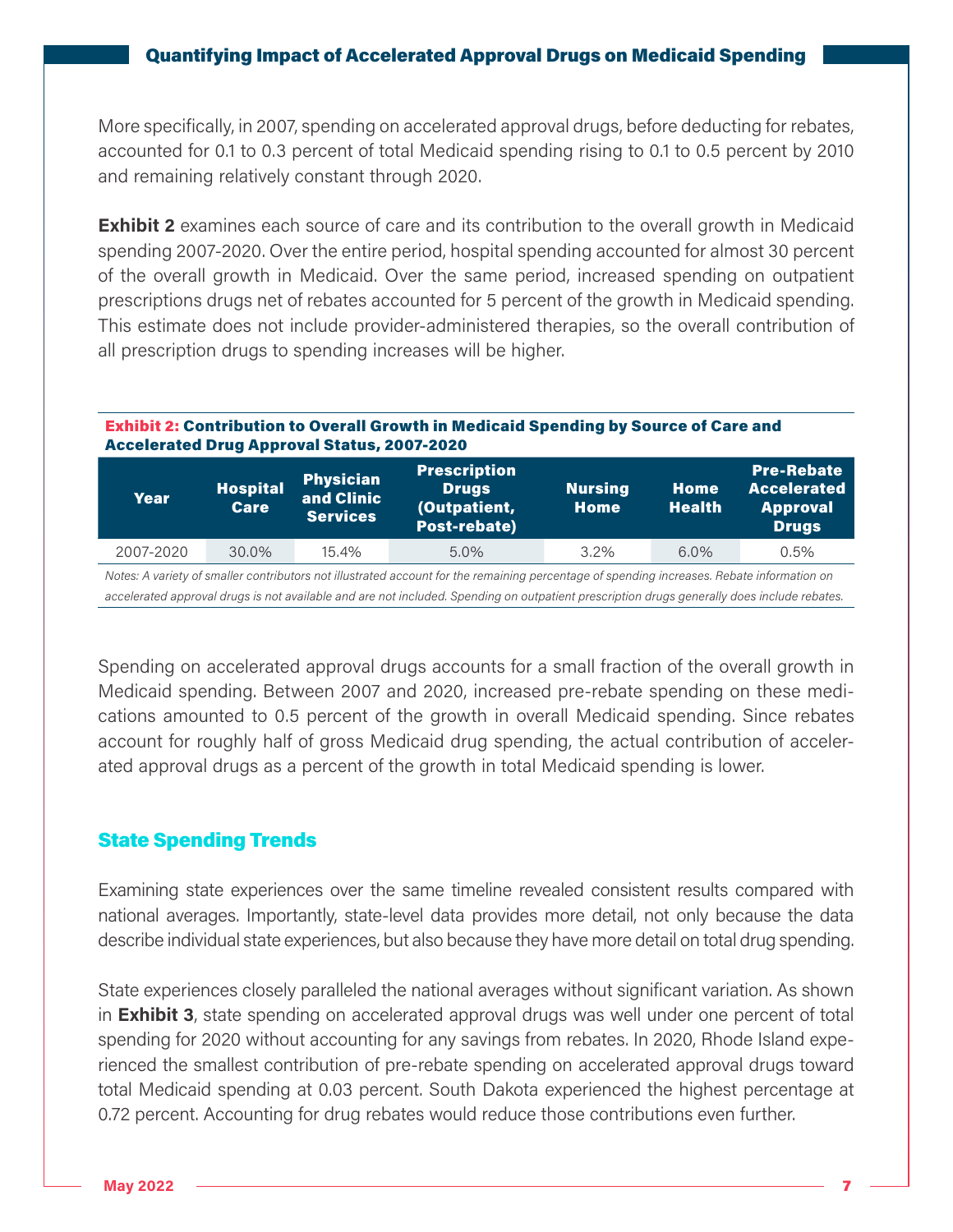Exhibit 3: Pre-Rebate Spending on Accelerated Approval Drugs as Percentage of Total Medicaid Spending 2020

## ACCELERATED APPROVAL DRUGS ACCOUNT FOR WELL UNDER \$1 FOR EVERY \$100 SPENT IN MEDICAID IN ALL STATES.



#### **2020 Pre-Rebate Spending on Accelerated Approval Drugs**

*Source: See Data and Methods. State-specific details are available in the Appendix, Exhibit B. Note that total Medicaid spending is net of rebates, but spending on accelerated approval drugs does not account for rebates since that information is not available.*

We also estimated the contribution accelerated approval drugs have made to overall Medicaid spending increases 2007-2020, as shown in **Table 1**. This analysis compares how much Medicaid spending increased over the period and how much spending on accelerated approval drugs have contributed to that increase. We found that spending on accelerated approval drugs accounted for less than 1 percent of the overall increase in Medicaid spending for the majority of states. For only two states, Alabama, and South Dakota, did spending on accelerated approval drugs contribute to the overall Medicaid spending increases by more than 1 percent.

Since this analysis of spending on accelerated approval drugs does not include rebates, these estimates actually overstate these drugs' overall contribution to Medicaid spending and to Medicaid spending increases over time.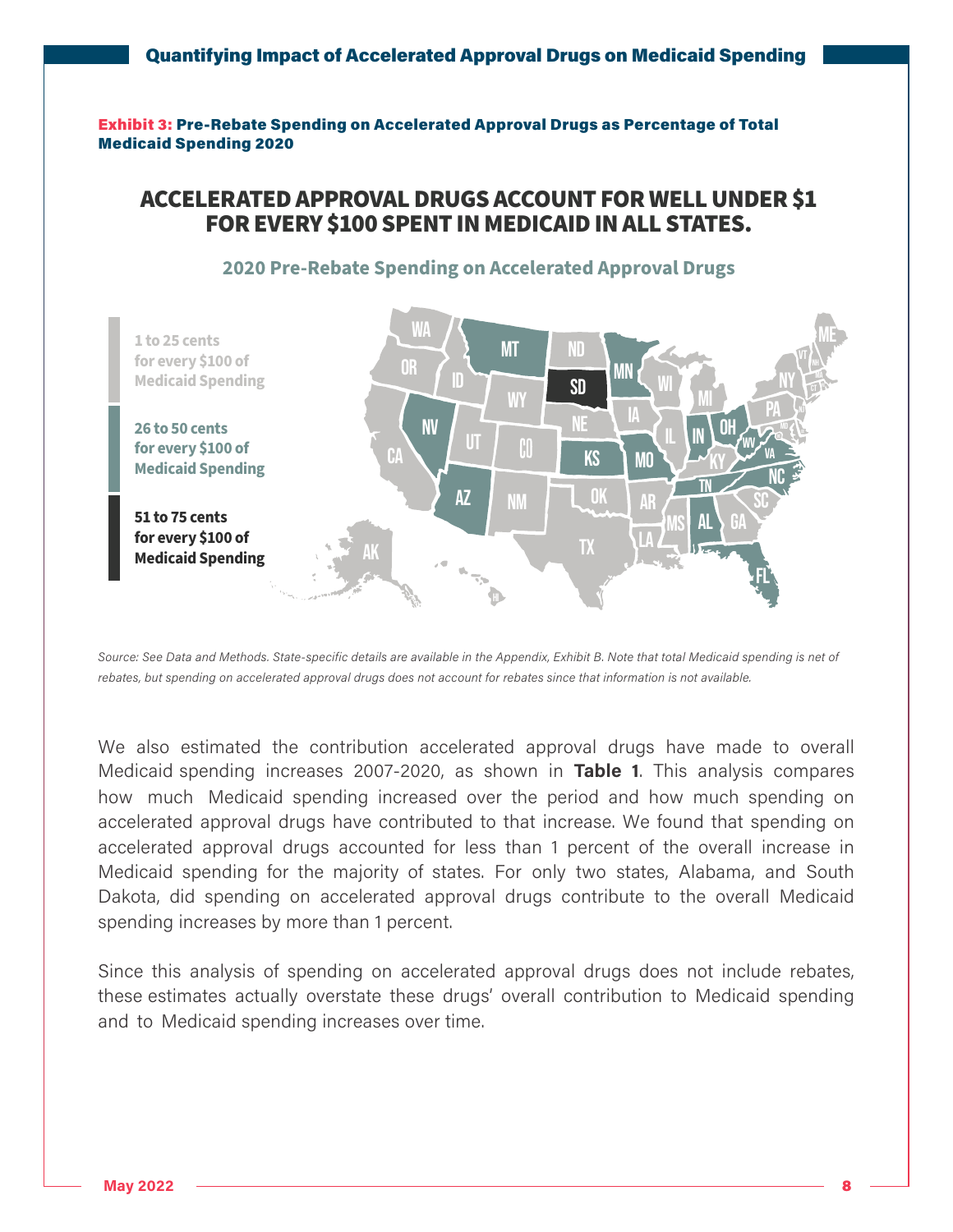#### Table 1: Accelerated Approval Drugs Percentage Contribution to Overall Increases in Medicaid Spending 2007 – 2020

| <b>State</b>                 | 2007-2020 | <b>State</b>   | 2007-2020 |
|------------------------------|-----------|----------------|-----------|
| Kentucky                     | 0.08%     | Delaware       | 0.36%     |
| Rhode Island                 | 0.08%     | New Jersey     | 0.36%     |
| District of Columbia         | 0.11%     | Mississippi    | 0.37%     |
| North Dakota                 | 0.12%     | Nevada         | 0.37%     |
| Wyoming                      | 0.12%     | Hawaii         | 0.40%     |
| Colorado                     | 0.14%     | Illinois       | 0.41%     |
| Alaska                       | 0.15%     | Maine          | 0.41%     |
| Oregon                       | 0.15%     | New Hampshire  | 0.41%     |
| Arkansas                     | 0.17%     | Texas          | 0.41%     |
| New Mexico                   | 0.19%     | Montana        | 0.43%     |
| Maryland                     | 0.20%     | Georgia        | 0.46%     |
| South Carolina               | 0.20%     | Nebraska       | 0.46%     |
| Vermont                      | 0.20%     | West Virginia  | 0.52%     |
| lowa                         | 0.21%     | Arizona        | 0.59%     |
| Utah                         | 0.21%     | Minnesota      | 0.59%     |
| Wisconsin                    | 0.22%     | North Carolina | 0.65%     |
| California                   | 0.26%     | Ohio           | 0.69%     |
| Louisiana                    | 0.26%     | Missouri       | 0.71%     |
| Washington                   | 0.26%     | Indiana        | 0.73%     |
| Massachusetts                | 0.27%     | Tennessee      | 0.77%     |
| Idaho                        | 0.28%     | Virginia       | 0.78%     |
| Pennsylvania                 | 0.29%     | Florida        | 0.81%     |
| Connecticut                  | 0.31%     | Kansas         | 0.83%     |
| New York                     | 0.32%     | Alabama        | 1.30%     |
| Oklahoma                     | 0.32%     | South Dakota   | 2.09%     |
| Michigan                     | 0.33%     |                |           |
| Source: See Data and Methods |           |                |           |

## States Seeking to Waive Medicaid Coverage Requirements

Taking a closer look at Medicaid spending in Massachusetts, Tennessee, and Oregon, which have sought CMS waivers to exclude coverage for accelerated approval drugs, citing budget impact concerns, yields similar results. As **Table 2** demonstrates, over time, the percentage of total spending on accelerated approval drugs in each state has remained consistently low. In both Oregon and Massachusetts, spending on accelerated approval drugs, not including drug rebates, remained steady at 0.1 percent of total spending, 2010, 2015, and 2020. Tennessee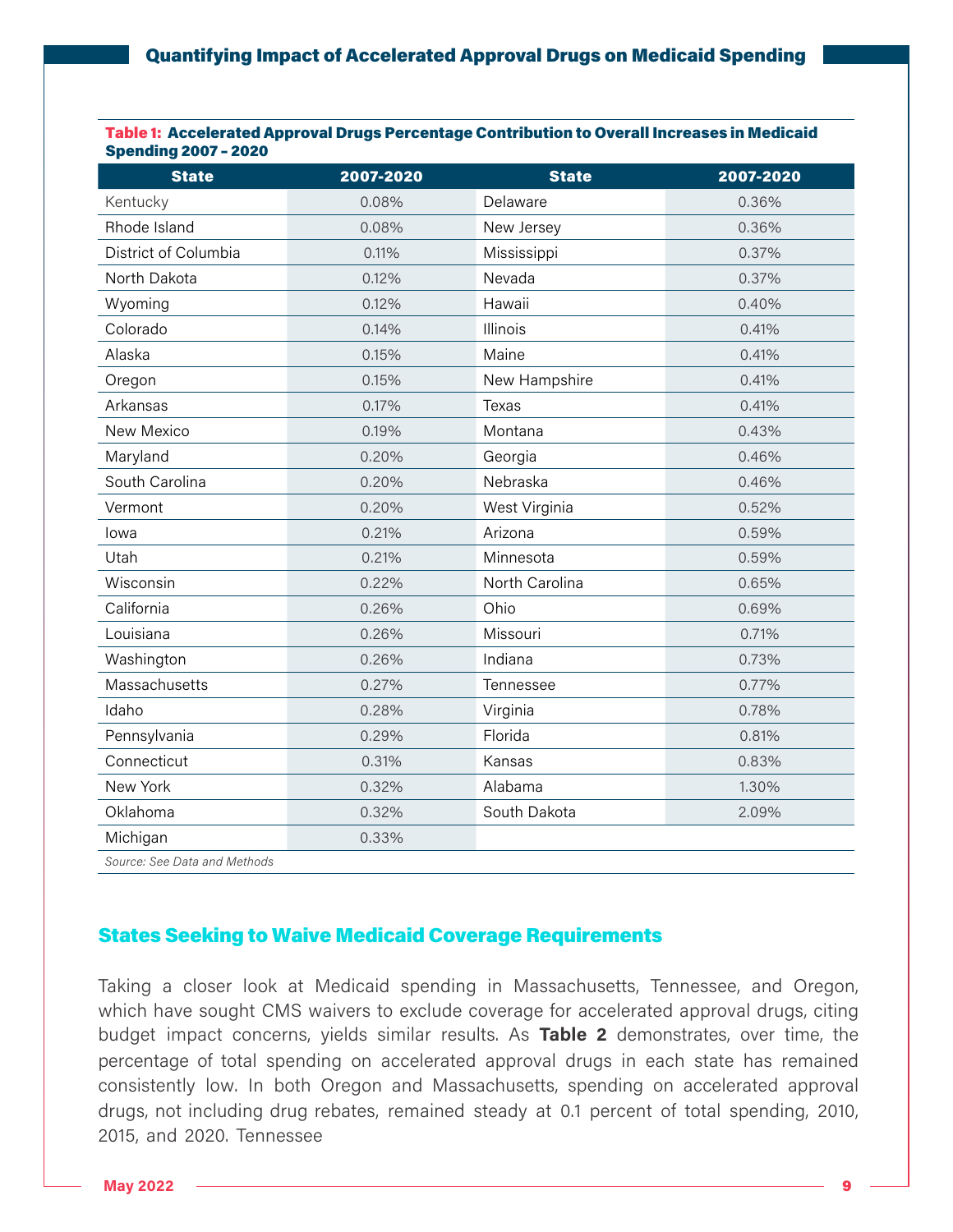experienced slight increases over these time periods, from 0.1 percent of spending in 2010 to 0.3 percent of spending in 2020. According to [MACPAC,](https://www.macpac.gov/wp-content/uploads/2021/12/MACStats-Medicaid-and-CHIP-Data-Book-December-2021.pdf) in 2020 across all drugs, rebates reduced gross drug spending by 55 percent nationally, 78 percent in Massachusetts, 45 percent in Oregon, and 69 percent in Tennessee.**<sup>18</sup>**

|                              | <u>Medicald Spending for Massachusetts, Oregon, and Tennessee, Zulu, Zuls, Zuzu</u> |                                                 |                                                 |  |  |  |  |
|------------------------------|-------------------------------------------------------------------------------------|-------------------------------------------------|-------------------------------------------------|--|--|--|--|
|                              | 2010                                                                                | 2015                                            | 2020                                            |  |  |  |  |
| State                        | AA Drugs % of Total Medicaid<br>Spending                                            | AA Drugs % of Total<br><b>Medicaid Spending</b> | AA Drugs % of Total<br><b>Medicaid Spending</b> |  |  |  |  |
| <b>Massachusetts</b>         | 0.1%                                                                                | 0.1%                                            | 0.1%                                            |  |  |  |  |
| Oregon                       | 0.1%                                                                                | 0.1%                                            | 0.1%                                            |  |  |  |  |
| Tennessee                    | 0.1%                                                                                | 0.2%                                            | 0.3%                                            |  |  |  |  |
| Source: See Methods and Data |                                                                                     |                                                 |                                                 |  |  |  |  |

#### Table 2: Pre-Rebate Spending on Accelerated Approval Drugs as a Percentage of Overall Medicaid Spending for Massachusetts, Oregon, and Tennessee, 2010, 2015, 2020

## DISCUSSION

Unlike the federal government, governors and state legislatures are responsible for spending within balanced budgets. Similar to commercial payers, states are concerned about rising health care costs. The perennial focus on lowering health care spending, the current political debate about prescription drug costs, and the slow pace of federal drug pricing legislation has spurred states into action. The negative impact COVID-19 is having on state economies and budgets has added urgency to cut spending. Several states have pursued a variety of policies to manage Medicaid drug spending, including efforts to void federal statutory protections and exclude coverage of accelerated approval drugs. Massachusetts (MassHealth), Tennessee (TennCare), and Oregon Medicaid programs have sought specific federal permission to either exclude or restrict access to accelerated approval drugs.

In support of its request to CMS, TennCare sought flexibility to exclude accelerated approval medicines to "avoid exorbitant spending on high-cost drugs that are not medically necessary, which do not provide additional clinical benefit, and/or which actually pose health risks for members when prescribed without sufficient medical evidence…".**<sup>3</sup>** MassHealth sought to exclude from its closed formulary drugs with "limited or inadequate clinical efficacy," defined to include drugs where "only surrogate endpoints have been reported."**<sup>2</sup>** CMS ultimately denied Massachusetts's request while Tennessee's request awaits a final verdict under the Biden Administration. CMS has expressed willingness to consider a request from Massachusetts to exclude coverage if they would be willing to forego the mandatory rebates for all drugs and negotiate with individual drug companies. Though TennCare's request to include coverage restrictions for accelerated approval medicines was approved by the Trump Administration in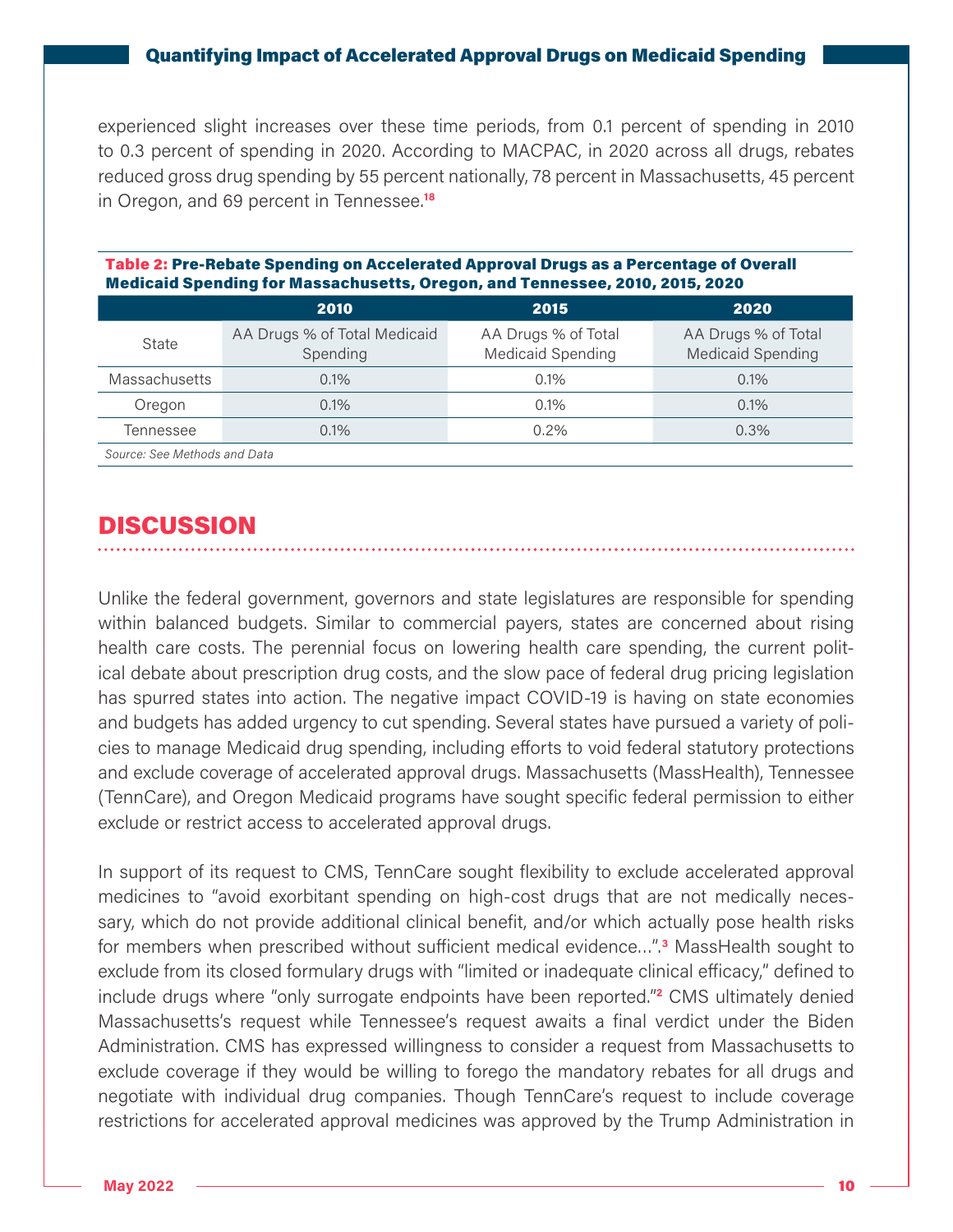January 2021,**17** the Biden Administration reopened the comment period and next steps remain uncertain. Oregon's request to CMS is pending.**<sup>4</sup>**

Denying Medicaid coverage undercuts the purpose of the accelerated approval pathway and the Medicaid Drug Rebate Program (MDRP), through which Congress sought to provide patients with rapid access to drugs treating serious, often fatal, medical conditions and to provide Medicaid beneficiaries coverage to drugs for which companies provide a mandatory minimum 23.1 percent discount. The MDRP actually generates rebates that reduce Medicaid drug costs by more than half.**19** By comparison, rebates in the Medicare Part D program, which allows payors significant discretion in establishing formularies, are less than 25 percent.**<sup>20</sup>** Allowing exceptions to the MDRP could open it up to further changes that weaken Medicaid's ability to provide affordable access to therapeutics for serious unmet medical needs that FDA's accelerated approval pathway was designed to address.

Moreover, regardless of the state in consideration, pre-rebate spending on accelerated approval drugs 2007-2020 was less than one percent of total Medicaid spending. Accounting for rebates would reduce those contributions further. These medicines are neither a primary driver of state Medicaid spending or spending growth, nor an effective target for reform.

Nevertheless, the pressures on state and federal budgets resulting from the COVID-19 pandemic and uncertain prospects for federal drug pricing legislation will increase states' demand for drug pricing reform, including MDRP flexibility for Medicaid formularies. CMS's recent National Coverage Determination establishing different coverage criteria for Alzheimer's treatments based on accelerated approval and traditional FDA approval status sets a dangerous precedent as Medicare is the largest payer of care and is a bell weather for state Medicaid programs and private payers.**21** Stakeholders are watching to see if CMS will take similar action with Oregon Medicaid's 1115 waiver request to restrict patient access to accelerated approval drugs or if CMS will uphold FDA's authority as the sole determiner of a drug's safety and efficacy and maintain the requirements of the Medicaid drug rebate program.

To preserve and strengthen the accelerated approval pathway to ensure patients have access to medicines for serious or life-threatening medical conditions, the FDA should use its authority to enforce the conditions of accelerated approval and work with manufacturers to increase the rigor of interactions and monitoring from study design through completion of post-approval confirmatory studies. Collection and consideration of real-world evidence in supporting post-approval commitments would boost understanding of drug effectiveness within realworld settings while potentially addressing some uncertainties held by payors. By exercising its existing post-approval authority. Adopting these policies will bolster confidence in the accelerated approval program and prevent payers and other critics from undermining FDA authority by raising doubts as to its clinical standards required to demonstrate safety and efficacy.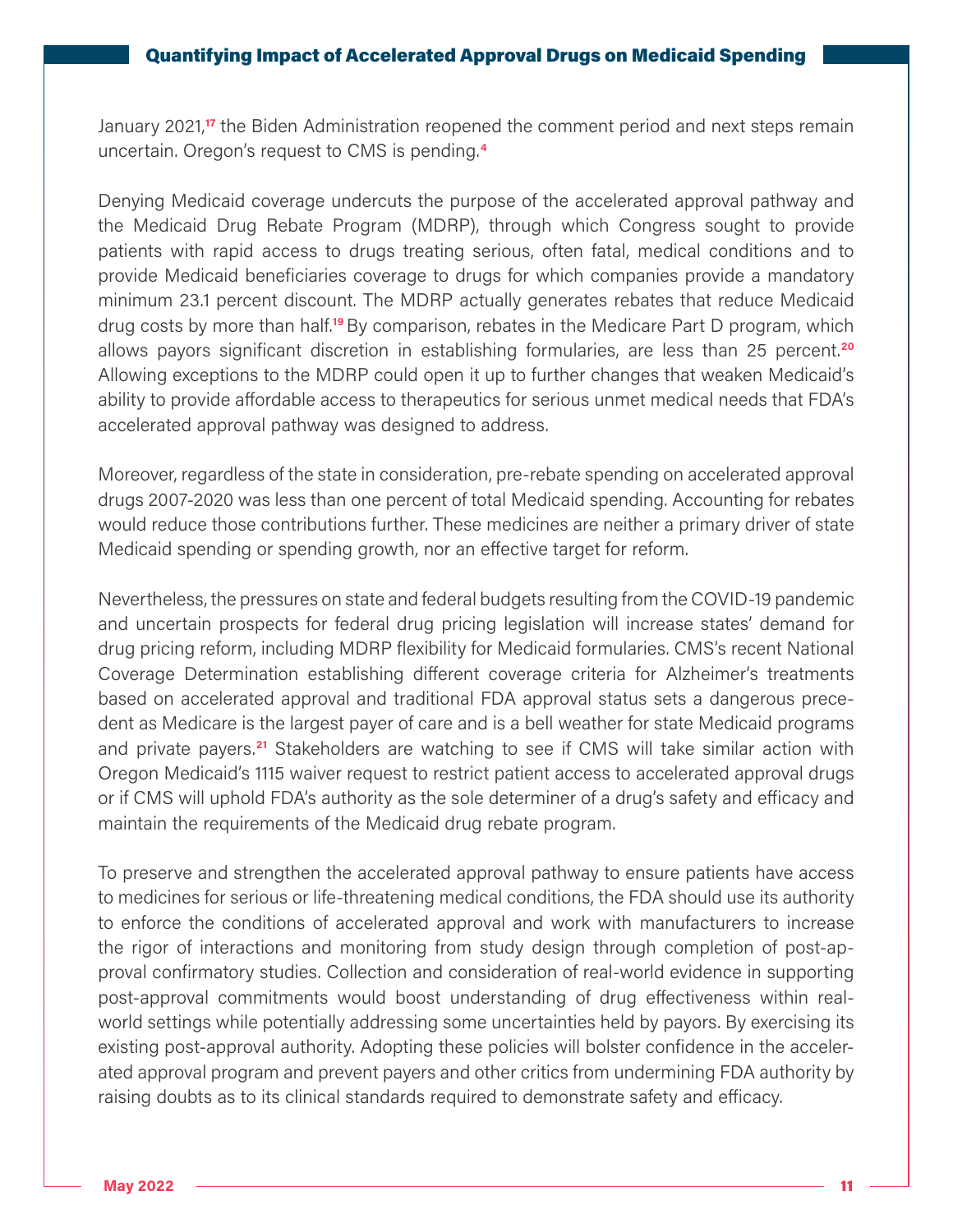### **Limitations**

The lack of detailed information on Medicaid rebates obscures information about rebates specific to accelerated approval drugs and other on-patent medicines. That limits the analysis and ability to quantify how rebates relating to both accelerated approval and other on-patent medicines affect net drug spending. During the study period, Medicaid also underwent significant changes largely driven by Medicaid expansion as a part of the Affordable Care Act. Nationally after 2010, Medicaid enrollment increased by an average of 3.9 percent per year. Though spending on all categories of care increased during Medicaid expansion, the percentage of total Medicaid spending attributable to accelerated approval drugs remained stable, 2010-2020.

State variations based on decisions to expand Medicaid and other eligibility criteria, overall Medicaid budgets, state demographics and health status, and a variety of other factors make comparing state Medicaid programs challenging. Smaller Medicaid programs may experience greater variations in spending, for example, than larger programs.

CMS's recent National Coverage Determination differentiating Medicare coverage for a therapeutic class of Alzheimer's disease treatments based on accelerated approval status, though not directly applicable to Medicaid, may have significant implications for Medicaid, other payors, and for accelerated approval drugs in general. The nature of those implications is unclear and not included in the analysis described above.

## **CONCLUSION**

Medicaid programs looking for ways to lower drug costs will not find success in severely restricting coverage or eliminating coverage altogether for accelerated approval drugs. This analysis of Medicaid claims data from 2007 to 2020 shows that such efforts and the rationale used are misguided. Regardless of the state under consideration, in 2020 pre-rebate Medicaid spending on accelerated approval drugs accounted for less than one percent of overall Medicaid spending, while representing the only treatment options available for many beneficiaries with serious or life-threatening conditions. During the COVID-19 pandemic, people living with serious conditions face increased vulnerability. This situation places paramount importance on facilitating access to treatments for serious or life-threatening conditions.

To enhance the pathway, greater enforcement of FDA authority on confirmatory studies could reinforce confidence in the rigor of accelerated approval. Limiting Medicaid coverage for accelerated approval drugs, however, would appear to have a *de minimus* impact on spending and a devastating impact on patients benefiting from these treatments.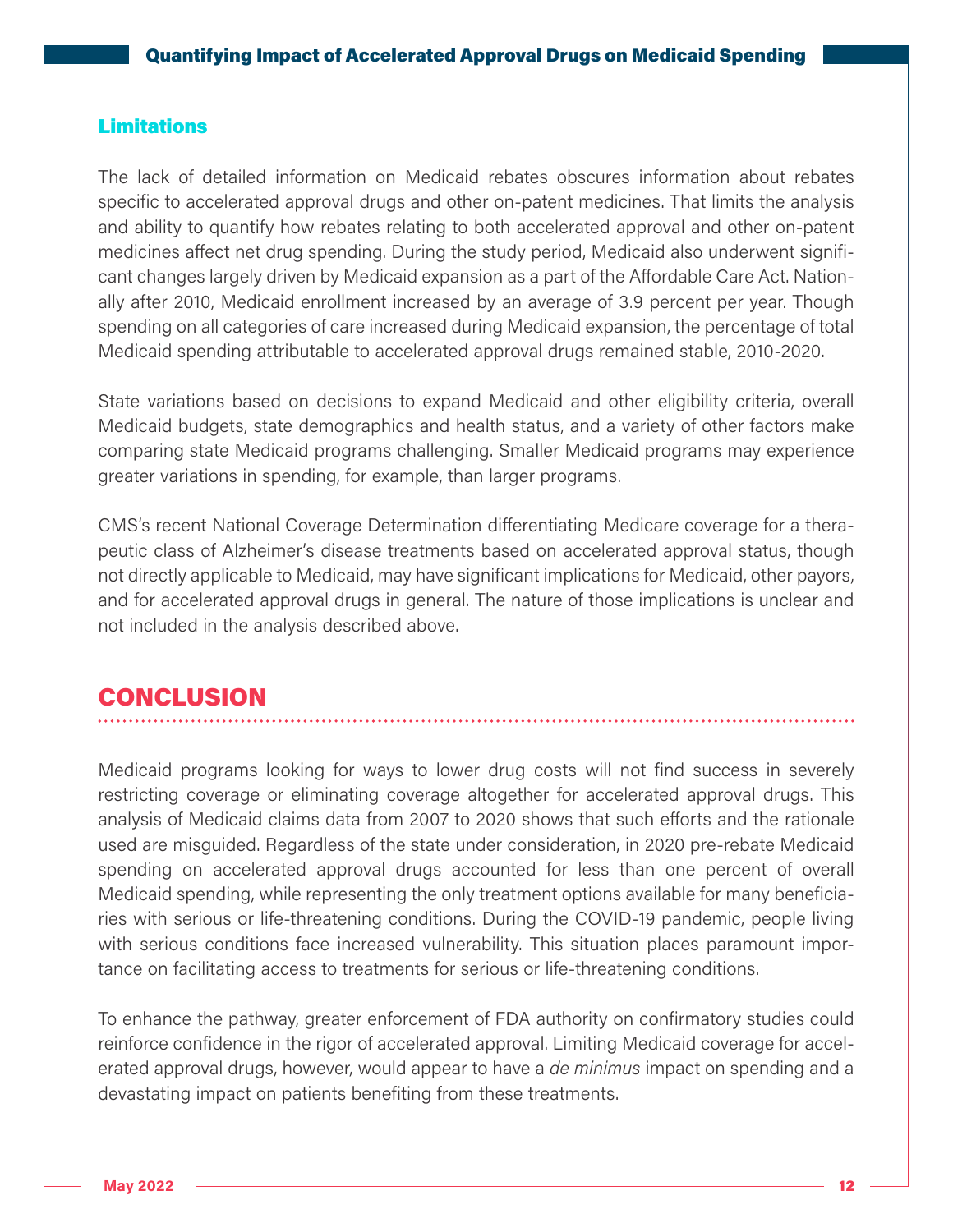## REFERENCES

- 1. FDA, Delivering Promising New Medicines Without Sacrificing Safety and Efficacy. Aug. 27, 2019. Available from: [https://www.fda.gov/news-events/fda-voices/delivering-promising-new-medicines-without](https://www.fda.gov/news-events/fda-voices/delivering-promising-new-medicines-without-sacrificing-safety-and-efficacy)[sacrificing-safety-and-efficacy](https://www.fda.gov/news-events/fda-voices/delivering-promising-new-medicines-without-sacrificing-safety-and-efficacy).
- 2. MassHealth Section 1115 Demonstration Amendment Request, Sept. 8, 2017. Available from: [https://](https://www.medicaid.gov/Medicaid-CHIP-Program-Information/By-Topics/Waivers/1115/downloads/ma/ma-masshealth-pa3.pdf) [www.medicaid.gov/Medicaid-CHIP-Program-Information/By-Topics/Waivers/1115/downloads/ma/ma](https://www.medicaid.gov/Medicaid-CHIP-Program-Information/By-Topics/Waivers/1115/downloads/ma/ma-masshealth-pa3.pdf)[masshealth-pa3.pdf](https://www.medicaid.gov/Medicaid-CHIP-Program-Information/By-Topics/Waivers/1115/downloads/ma/ma-masshealth-pa3.pdf) (Pages 9-10 for quote).
- 3. TennCare II Demonstration, Amendment 42 Modified Block Grant and Accountability, Nov. 20, 2019. Available from: <https://www.tn.gov/content/dam/tn/tenncare/documents2/Amendment42FinalVersion.pdf> (Page 15 for quote).
- 4. Oregon Health Authority. Application for Renewal and Amendment, Feb. 18, 2022. Available from: [https://](https://www.medicaid.gov/Medicaid-CHIP-Program-Information/By-Topics/Waivers/1115/downloads/or/or-health-pln-extnsion-appl-2022-2027.pdf) [www.medicaid.gov/Medicaid-CHIP-Program-Information/By-Topics/Waivers/1115/downloads/or/or-health](https://www.medicaid.gov/Medicaid-CHIP-Program-Information/By-Topics/Waivers/1115/downloads/or/or-health-pln-extnsion-appl-2022-2027.pdf)[pln-extnsion-appl-2022-2027.pdf](https://www.medicaid.gov/Medicaid-CHIP-Program-Information/By-Topics/Waivers/1115/downloads/or/or-health-pln-extnsion-appl-2022-2027.pdf).
- 5. MACPAC. Addressing High-Cost Specialty Drugs, June 2021. Available from: [https://www.macpac.gov/](https://www.macpac.gov/publication/addressing-high-cost-specialty-drugs/) [publication/addressing-high-cost-specialty-drugs/](https://www.macpac.gov/publication/addressing-high-cost-specialty-drugs/).
- 6. FDA. Accelerated Approval. Jan. 4, 2018. Available from: [https://www.fda.gov/patients/fast-track](https://www.fda.gov/patients/fast-track-breakthrough-therapy-accelerated-approval-priority-review/accelerated-approval)[breakthrough-therapy-accelerated-approval-priority-review/accelerated-approval](https://www.fda.gov/patients/fast-track-breakthrough-therapy-accelerated-approval-priority-review/accelerated-approval).
- 7. FDA Guidance for Industry: Expedited Programs for Serious Conditions—Drugs and Biologics. May 2014. Available from: [https://www.fda.gov/files/drugs/published/Expedited-Programs-for-Serious-Conditions-](https://www.fda.gov/files/drugs/published/Expedited-Programs-for-Serious-Conditions-Drugs-and-Biologics.pdf)[Drugs-and-Biologics.pdf](https://www.fda.gov/files/drugs/published/Expedited-Programs-for-Serious-Conditions-Drugs-and-Biologics.pdf).
- 8. Food and Drug Administration Regulatory Modernization Act of 1997.
- 9. Food and Drug Administration Safety and Innovation Act of 2012 (FDASIA).
- 10. Raju, GK. "GK Raju: The Accelerated Approval Pathway." *YouTube*, YouTube, 25 Feb. 2022, [https://www.](https://www.youtube.com/watch?v=FoScXVVBVdw&list=PLDScWcpkQ5CyIJgOqkp2O88IrV2fHRdkk&index=8) [youtube.com/watch?v=FoScXVVBVdw&list=PLDScWcpkQ5CyIJgOqkp2O88IrV2fHRdkk&index=8](https://www.youtube.com/watch?v=FoScXVVBVdw&list=PLDScWcpkQ5CyIJgOqkp2O88IrV2fHRdkk&index=8).
- 11. Woodcock J, Marks P. Delivering on the Promise of New Medicines without Sacrificing Safety and Efficacy. August 27, 2019. Available from: [https://www.fda.gov/news-events/fda-voices/delivering-promising-new](https://www.fda.gov/news-events/fda-voices/delivering-promising-new-medicines-without-sacrificing-safety-and-efficacy)[medicines-without-sacrificing-safety-and-efficacy](https://www.fda.gov/news-events/fda-voices/delivering-promising-new-medicines-without-sacrificing-safety-and-efficacy).
- 12. Gifford K, Winter A, Wiant L, Dolan R, Tian M, and Garfield R. How State Medicaid Programs Are Managing Prescription Drug Costs: Results from a State Medicaid Pharmacy Survey for State Fiscal Years 2019 and 2020. Apr. 29, 2020. Available from: [https://www.kff.org/medicaid/report/how-state-medicaid-programs-are](https://www.kff.org/medicaid/report/how-state-medicaid-programs-are-managing-prescription-drug-costs-results-from-a-state-medicaid-pharmacy-survey-for-state-fiscal-years-2019-and-2020/)[managing-prescription-drug-costs-results-from-a-state-medicaid-pharmacy-survey-for-state-fiscal-years-](https://www.kff.org/medicaid/report/how-state-medicaid-programs-are-managing-prescription-drug-costs-results-from-a-state-medicaid-pharmacy-survey-for-state-fiscal-years-2019-and-2020/)[2019-and-2020/](https://www.kff.org/medicaid/report/how-state-medicaid-programs-are-managing-prescription-drug-costs-results-from-a-state-medicaid-pharmacy-survey-for-state-fiscal-years-2019-and-2020/).
- 13. FDA. CDER Drug and Biologic Accelerated Approvals Based on a Surrogate Endpoint. The analysis relied on the version listing approvals as of June 30, 2021. Available from: [https://www.fda.gov/media/151146/](https://www.fda.gov/media/151146/download) [download](https://www.fda.gov/media/151146/download).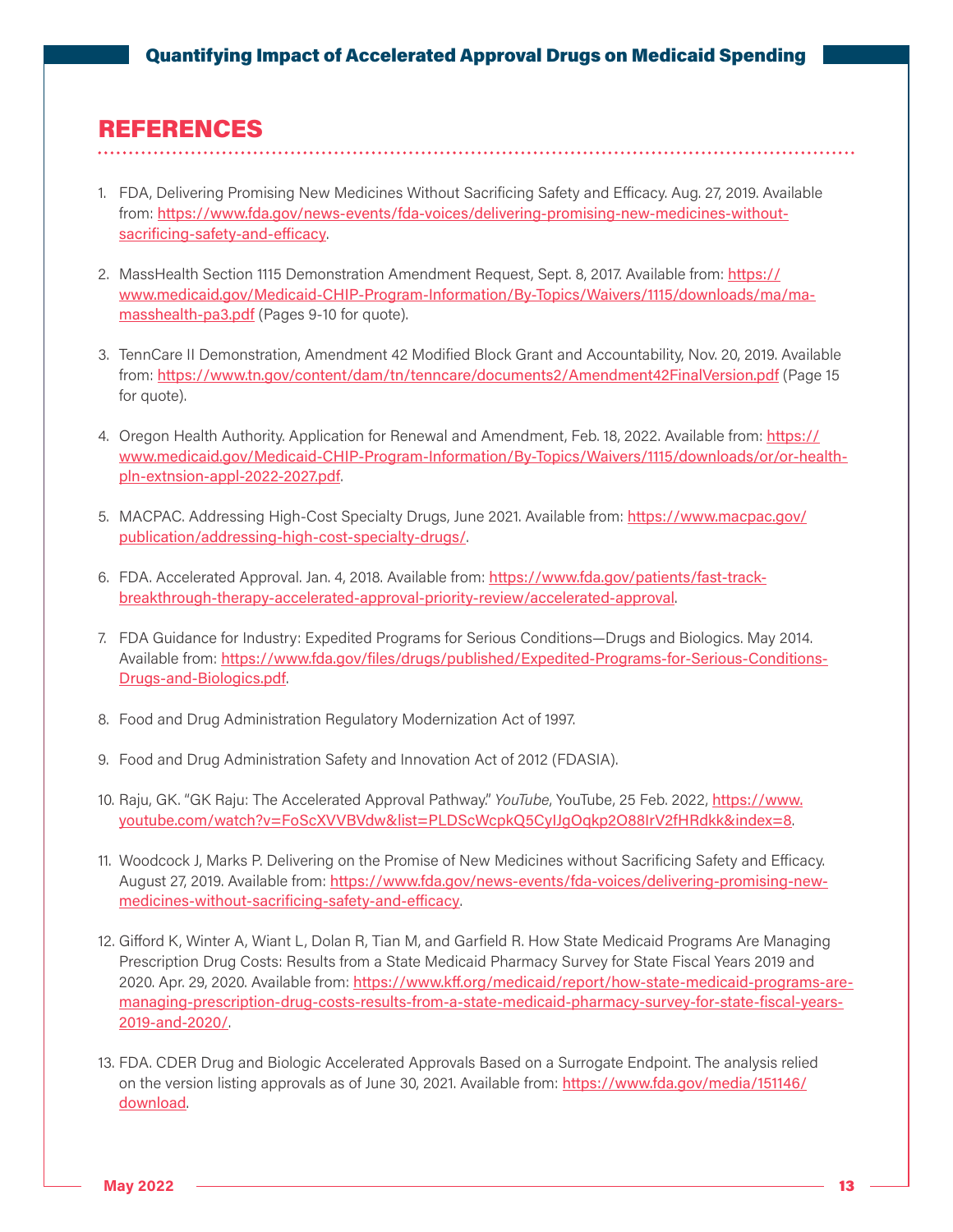- 14. These data are available from: [https://www.medicaid.gov/medicaid/prescription-drugs/state-drug](https://www.medicaid.gov/medicaid/prescription-drugs/state-drug-utilization-data/index.html)[utilization-data/index.html](https://www.medicaid.gov/medicaid/prescription-drugs/state-drug-utilization-data/index.html).
- 15. These data are available from: [https://www.medicaid.gov/medicaid/financial-management/state](https://www.medicaid.gov/medicaid/financial-management/state-expenditure-reporting-for-medicaid-chip/expenditure-reports-mbescbes/index.html)[expenditure-reporting-for-medicaid-chip/expenditure-reports-mbescbes/index.html](https://www.medicaid.gov/medicaid/financial-management/state-expenditure-reporting-for-medicaid-chip/expenditure-reports-mbescbes/index.html) (2007); [https://www.](https://www.macpac.gov/wp-content/uploads/2015/03/March-2011-MACStats.pdf) [macpac.gov/wp-content/uploads/2015/03/March-2011-MACStats.pdf](https://www.macpac.gov/wp-content/uploads/2015/03/March-2011-MACStats.pdf) (2010); [https://www.macpac.gov/wp](https://www.macpac.gov/wp-content/uploads/2020/07/MACStats-Medicaid-and-CHIP-Data-Book-December-2016.pdf)[content/uploads/2020/07/MACStats-Medicaid-and-CHIP-Data-Book-December-2016.pdf](https://www.macpac.gov/wp-content/uploads/2020/07/MACStats-Medicaid-and-CHIP-Data-Book-December-2016.pdf) (2015); [https://](https://www.macpac.gov/publication/medicaid-spending-by-state-category-and-source-of-funds) [www.macpac.gov/publication/medicaid-spending-by-state-category-and-source-of-funds](https://www.macpac.gov/publication/medicaid-spending-by-state-category-and-source-of-funds) (2020).
- 16. Dolan R. Understanding the Medicaid Prescription Drug Rebate Program. Nov 12, 2019. Available from: [https://](https://www.kff.org/medicaid/issue-brief/understanding-the-medicaid-prescription-drug-rebate-program/) [www.kff.org/medicaid/issue-brief/understanding-the-medicaid-prescription-drug-rebate-program/](https://www.kff.org/medicaid/issue-brief/understanding-the-medicaid-prescription-drug-rebate-program/).
- 17. Centers of Medicare and Medicaid Services. January 8, 2021, Letter of 1115 Demonstration Approval. Accessed January 26, 2021. [https://www.medicaid.gov/medicaid/section-1115-demonstrations/downloads/tn](https://www.medicaid.gov/medicaid/section-1115-demonstrations/downloads/tn-tenncare-iii-ca.pdf)[tenncare-iii-ca.pdf](https://www.medicaid.gov/medicaid/section-1115-demonstrations/downloads/tn-tenncare-iii-ca.pdf)
- 18. Medicaid and CHIP Payment and Access Commission. (2021, December). *MACStats Medicaid and CHIP Data Book*. [https://www.macpac.gov/wp-content/uploads/2021/12/MACStats-Medicaid-and-CHIP-Data-Book-](https://www.macpac.gov/wp-content/uploads/2021/12/MACStats-Medicaid-and-CHIP-Data-Book-December-2021.pdf)[December-2021.pdf](https://www.macpac.gov/wp-content/uploads/2021/12/MACStats-Medicaid-and-CHIP-Data-Book-December-2021.pdf)
- 19. Medicaid and CHIP Payment and Access Commission. MACStats: Medicaid and CHIP Data Book. Exhibit 28. December 2019.
- 20.Congressional Budget Office. Prices for and Spending on Specialty Drugs in Medicare Part D and Medicaid. March 2019.
- 21. CMS. CMS Finalizes Medicare Coverage Policy for Monoclonal Antibodies Directed Against Amyloid for the Treatment of Alzheimer's Disease. April 7, 2022. Available from: [https://www.cms.gov/newsroom/press](https://www.cms.gov/newsroom/press-releases/cms-finalizes-medicare-coverage-policy-monoclonal-antibodies-directed-against-amyloid-treatment)[releases/cms-finalizes-medicare-coverage-policy-monoclonal-antibodies-directed-against-amyloid](https://www.cms.gov/newsroom/press-releases/cms-finalizes-medicare-coverage-policy-monoclonal-antibodies-directed-against-amyloid-treatment)[treatment](https://www.cms.gov/newsroom/press-releases/cms-finalizes-medicare-coverage-policy-monoclonal-antibodies-directed-against-amyloid-treatment).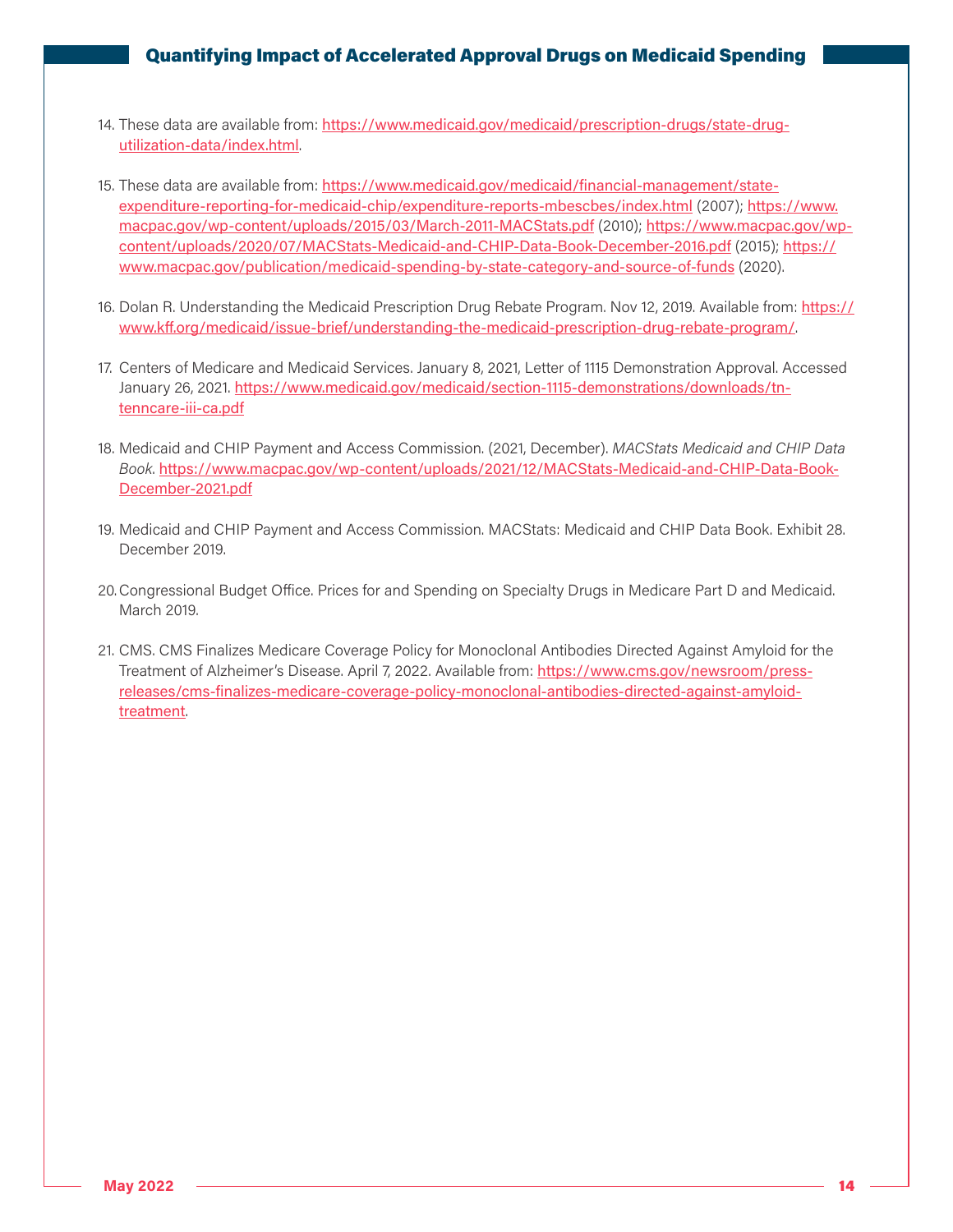### APPENDIX aaa

| <b>Exhibit A: Total Medicaid Spending, 2007 - 2020 (millions of dollars)</b> |              |                                                      |              |                                                      |              |                                                      |              |                                                      |
|------------------------------------------------------------------------------|--------------|------------------------------------------------------|--------------|------------------------------------------------------|--------------|------------------------------------------------------|--------------|------------------------------------------------------|
|                                                                              |              | 2007                                                 |              | 2010                                                 |              | 2015                                                 |              | 2020                                                 |
| <b>State</b>                                                                 | <b>Total</b> | <b>Pre-Rebate</b><br>Accel.<br>Appr.<br><b>Drugs</b> | <b>Total</b> | <b>Pre-Rebate</b><br>Accel.<br>Appr.<br><b>Drugs</b> | <b>Total</b> | <b>Pre-Rebate</b><br>Accel.<br>Appr.<br><b>Drugs</b> | <b>Total</b> | <b>Pre-Rebate</b><br>Accel.<br>Appr.<br><b>Drugs</b> |
| Alabama                                                                      | 4415         | $\Omega$                                             | 4994         | 8.2                                                  | 5496         | 17.5                                                 | 6311         | 24.7                                                 |
| Alaska                                                                       | 1031         | 0.6                                                  | 1303         | 1.3                                                  | 1535         | 0.8                                                  | 2189         | 2.3                                                  |
| Arizona                                                                      | 6795         | n/a                                                  | 9530         | 5.4                                                  | 10895        | 13.7                                                 | 14672        | 46.5                                                 |
| Arkansas                                                                     | 3201         | $\overline{2}$                                       | 4071         | 5.3                                                  | 5853         | 3.5                                                  | 7080         | 8.5                                                  |
| California                                                                   | 38592        | 33                                                   | 45535        | 72.2                                                 | 90614        | 152.6                                                | 103887       | 202.3                                                |
| Colorado                                                                     | 3057         | 2.3                                                  | 4194         | 3.8                                                  | 7686         | 18.4                                                 | 10118        | 12.2                                                 |
| Connecticut                                                                  | 4397         | 0.8                                                  | 5674         | 6.7                                                  | 7597         | 15.7                                                 | 8828         | 14.6                                                 |
| Delaware                                                                     | 1052         | 0.2                                                  | 1344         | 1.1                                                  | 2024         | 2.6                                                  | 2458         | 5.2                                                  |
| District of<br>Columbia                                                      | 1457         | 0.1                                                  | 1900         | 0.2                                                  | 2521         | 0.8                                                  | 3370         | 2.2                                                  |
| Florida                                                                      | 14059        | 11.7                                                 | 17877        | 37.1                                                 | 22023        | 69.4                                                 | 25934        | 108.5                                                |
| Georgia                                                                      | 7236         | 6.5                                                  | 8072         | 16.6                                                 | 10245        | 25.3                                                 | 11824        | 27.6                                                 |
| Hawaii                                                                       | 1163         | 0.2                                                  | 1428         | 0.9                                                  | 2077         | 0.8                                                  | 2432         | 5.3                                                  |
| Idaho                                                                        | 1151         | 0.4                                                  | 1430         | 0.9                                                  | 1820         | 2.3                                                  | 2615         | 4.5                                                  |
| Illinois                                                                     | 13097        | 6.3                                                  | 15891        | 29.6                                                 | 17962        | 42.2                                                 | 23323        | 48.3                                                 |
| Indiana                                                                      | 5327         | 3.4                                                  | 6233         | 15.5                                                 | 9722         | 28.4                                                 | 14782        | 72.1                                                 |
| lowa                                                                         | 2576         | 1.3                                                  | 3153         | 3.6                                                  | 4672         | 6.8                                                  | 5963         | 8.3                                                  |
| Kansas                                                                       | 2288         | 1.1                                                  | 2538         | 4.6                                                  | 3194         | 2.9                                                  | 4057         | 15.7                                                 |
| Kentucky                                                                     | 4691         | 4.5                                                  | 5670         | 7.4                                                  | 9666         | 7.1                                                  | 12191        | 10.5                                                 |
| Louisiana                                                                    | 5376         | 2.5                                                  | 6918         | 10.1                                                 | 8152         | 9.5                                                  | 12906        | 22.2                                                 |
| Maine                                                                        | 2082         | 0.5                                                  | 2405         | 1.6                                                  | 2620         | 1.6                                                  | 3355         | 5.7                                                  |
| Maryland                                                                     | 5667         | 0.6                                                  | 7265         | 5.8                                                  | 9882         | 9.3                                                  | 12426        | 14.3                                                 |
| Massachusetts                                                                | 10636        | 2.6                                                  | 12224        | 8.2                                                  | 16164        | 17                                                   | 18928        | 24.9                                                 |
| Michigan                                                                     | 9619         | 2.4                                                  | 12035        | 8.7                                                  | 16561        | 33.2                                                 | 19780        | 35.9                                                 |
| Minnesota                                                                    | 6674         | 0.5                                                  | 7855         | 4.7                                                  | 11295        | 15                                                   | 14365        | 45.8                                                 |
| Mississippi                                                                  | 3383         | $\mathbf{1}$                                         | 4217         | 5.6                                                  | 5314         | 5.3                                                  | 5769         | 9.9                                                  |
| Missouri                                                                     | 6786         | 0.6                                                  | 8312         | 12                                                   | 9869         | 19.3                                                 | 11335        | 32.7                                                 |
| Montana                                                                      | 769          | 0.2                                                  | 984          | 1.8                                                  | 1207         | 2.4                                                  | 2094         | 5.9                                                  |
| Nebraska                                                                     | 1609         | 0.3                                                  | 1710         | 0.7                                                  | 1974         | 0.9                                                  | 2459         | 4.1                                                  |
| Nevada                                                                       | 1298         | 0.6                                                  | 1588         | 2.6                                                  | 3266         | 6.1                                                  | 4315         | 11.8                                                 |
| New Hampshire                                                                | 1224         | 0.2                                                  | 1391         | 2.7                                                  | 1841         | 1.2                                                  | 2371         | 4.8                                                  |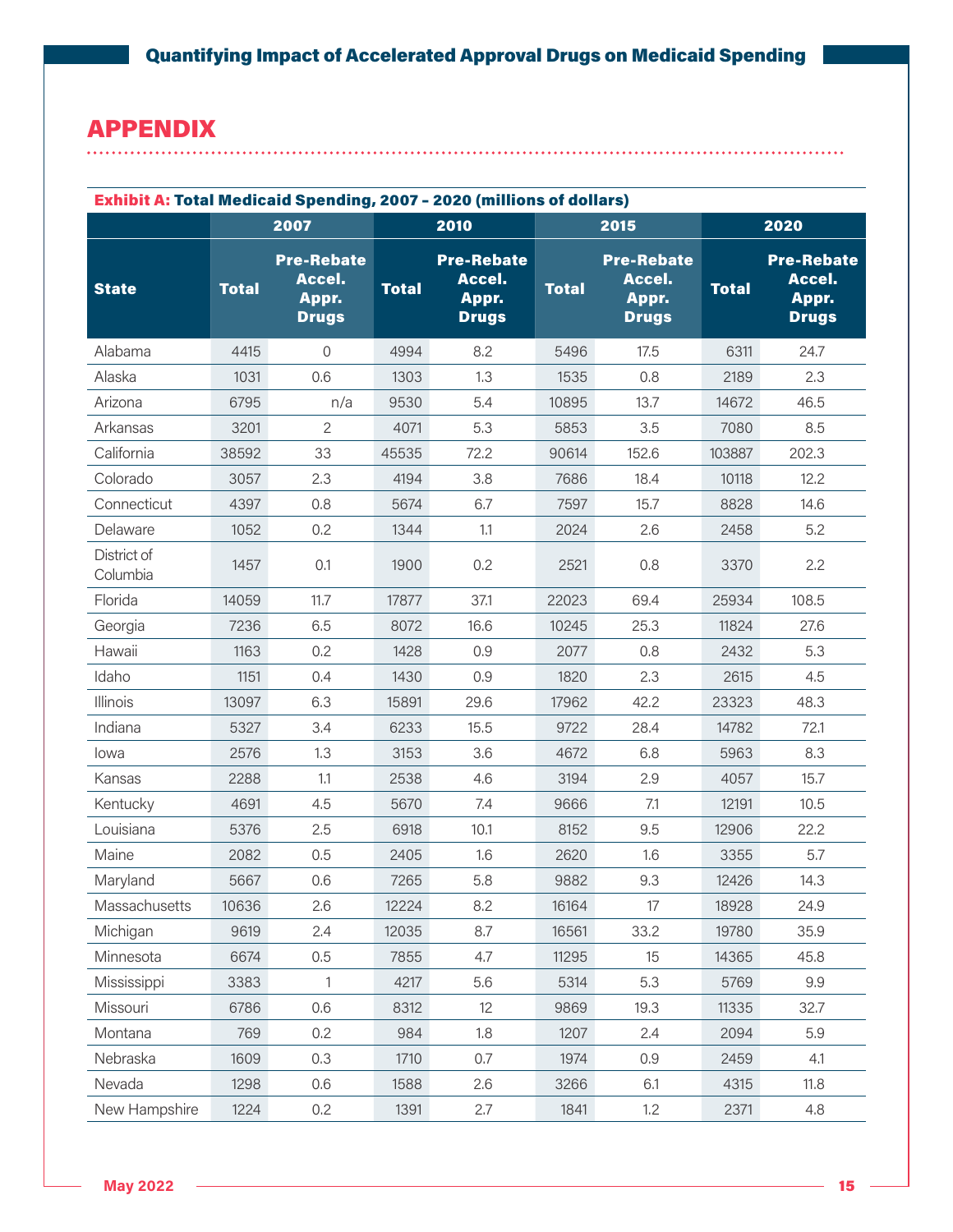| <b>Exhibit A: Total Medicaid Spending, 2007 - 2020 (millions of dollars)</b> |              |                                                      |              |                                                      |              |                                                      |              |                                                      |
|------------------------------------------------------------------------------|--------------|------------------------------------------------------|--------------|------------------------------------------------------|--------------|------------------------------------------------------|--------------|------------------------------------------------------|
|                                                                              |              | 2007                                                 |              | 2010                                                 |              | 2015                                                 |              | 2020                                                 |
| <b>State</b>                                                                 | <b>Total</b> | <b>Pre-Rebate</b><br>Accel.<br>Appr.<br><b>Drugs</b> | <b>Total</b> | <b>Pre-Rebate</b><br>Accel.<br>Appr.<br><b>Drugs</b> | <b>Total</b> | <b>Pre-Rebate</b><br>Accel.<br>Appr.<br><b>Drugs</b> | <b>Total</b> | <b>Pre-Rebate</b><br>Accel.<br>Appr.<br><b>Drugs</b> |
| New Jersey                                                                   | 9287         | 5.1                                                  | 10677        | 10.4                                                 | 14830        | 25.8                                                 | 17476        | 34.6                                                 |
| New Mexico                                                                   | 2700         | $\overline{0}$                                       | 3581         | 2.2                                                  | 5083         | 3.4                                                  | 6584         | 7.2                                                  |
| New York                                                                     | 44821        | 27                                                   | 51791        | 59.4                                                 | 59681        | 74                                                   | 72816        | 117.7                                                |
| North Carolina                                                               | 9898         | 5.3                                                  | 10892        | 19.4                                                 | 13878        | 30.9                                                 | 15608        | 42.5                                                 |
| North Dakota                                                                 | 534          | 0.2                                                  | 719          | 0.4                                                  | 549          | 0.3                                                  | 1374         | 1.2                                                  |
| Ohio                                                                         | 13279        | 2.2                                                  | 15585        | 12.6                                                 | 22284        | 33.7                                                 | 26187        | 90.9                                                 |
| Oklahoma                                                                     | 3450         | 2.6                                                  | 4089         | $\overline{7}$                                       | 4948         | 12.2                                                 | 5174         | 8                                                    |
| Oregon                                                                       | 3119         | 0.3                                                  | 4269         | 2.4                                                  | 8569         | 7.6                                                  | 11196        | 12.5                                                 |
| Pennsylvania                                                                 | 16656        | 2.1                                                  | 19500        | 12.1                                                 | 24100        | 45.9                                                 | 36002        | 58.6                                                 |
| Rhode Island                                                                 | 1778         | $\mathbf 0$                                          | 1995         | 0.3                                                  | 2729         | 0.2                                                  | 2961         | 1                                                    |
| South Carolina                                                               | 4171         | 6.3                                                  | 5143         | 8.8                                                  | 6028         | 10                                                   | 7032         | 12                                                   |
| South Dakota                                                                 | 648          | 0.1                                                  | 840          | 0.5                                                  | 861          | 0.5                                                  | 982          | 7.1                                                  |
| Tennessee                                                                    | 7483         | 3.9                                                  | 8795         | 12.7                                                 | 9507         | 16.6                                                 | 12258        | 40.8                                                 |
| <b>Texas</b>                                                                 | 21058        | 15.3                                                 | 27431        | 32.8                                                 | 36148        | 44.8                                                 | 43298        | 105.4                                                |
| Utah                                                                         | 1486         | 0.2                                                  | 1805         | 2.7                                                  | 2300         | 1.3                                                  | 3262         | $\overline{4}$                                       |
| Vermont                                                                      | 1065         | $\mathbf 0$                                          | 1254         | 1.7                                                  | 1666         | 1.3                                                  | 1795         | 1.5                                                  |
| Virginia                                                                     | 5151         | $\mathbf{1}$                                         | 6661         | 4.1                                                  | 8511         | 16.6                                                 | 13993        | 69.9                                                 |
| Washington                                                                   | 6312         | 1.8                                                  | 7488         | 6.8                                                  | 11075        | 11.7                                                 | 14578        | 23.5                                                 |
| West Virginia                                                                | 2250         | 0.5                                                  | 2650         | 6.1                                                  | 3836         | 6.7                                                  | 4295         | 11.1                                                 |
| Wisconsin                                                                    | 5057         | 1.7                                                  | 6720         | 8                                                    | 8212         | 14.3                                                 | 9846         | 12.1                                                 |
| Wyoming                                                                      | 461          | $\mathbf 0$                                          | 570          | 0.3                                                  | 621          | 0.3                                                  | 692          | 0.3                                                  |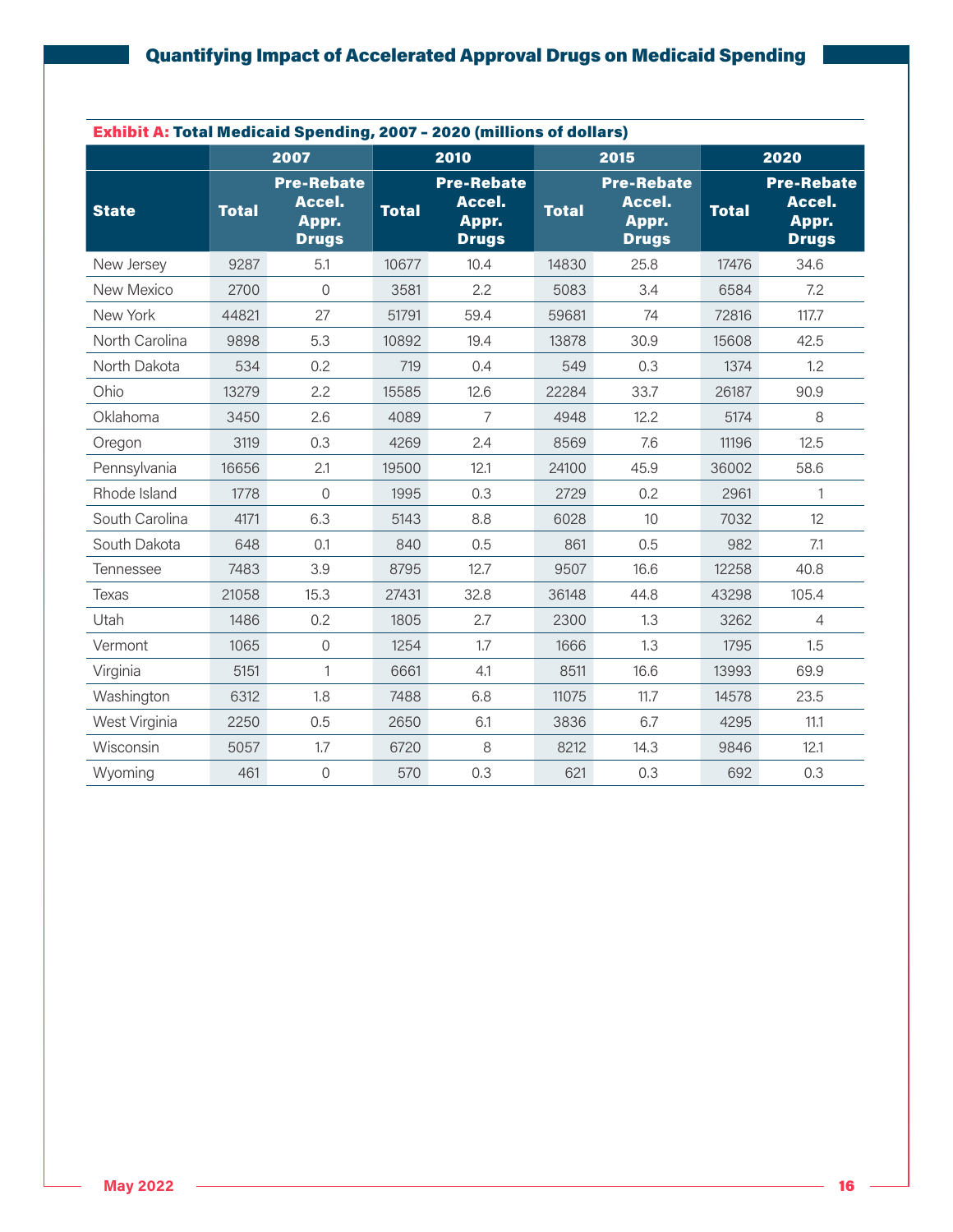Exhibit B: Percentage of Total Medicaid Spending Accounted for by Pre-Rebate Spending on Accelerated Approval Drugs by State and Year Noted

|                      | 2007                                                     | 2010                                                     | 2015                                                     | 2020                                                     |
|----------------------|----------------------------------------------------------|----------------------------------------------------------|----------------------------------------------------------|----------------------------------------------------------|
| <b>State</b>         | <b>Pre-Rebate</b><br><b>Accel. Appr.</b><br><b>Drugs</b> | <b>Pre-Rebate</b><br><b>Accel. Appr.</b><br><b>Drugs</b> | <b>Pre-Rebate</b><br><b>Accel. Appr.</b><br><b>Drugs</b> | <b>Pre-Rebate</b><br><b>Accel. Appr.</b><br><b>Drugs</b> |
| Alabama              | 0.00%                                                    | 0.16%                                                    | 0.32%                                                    | 0.39%                                                    |
| Alaska               | 0.06%                                                    | 0.10%                                                    | 0.05%                                                    | 0.10%                                                    |
| Arizona              | 0.00%                                                    | 0.06%                                                    | 0.13%                                                    | 0.32%                                                    |
| Arkansas             | 0.06%                                                    | 0.13%                                                    | 0.06%                                                    | 0.12%                                                    |
| California           | 0.09%                                                    | 0.16%                                                    | 0.17%                                                    | 0.19%                                                    |
| Colorado             | 0.07%                                                    | 0.09%                                                    | 0.24%                                                    | 0.12%                                                    |
| Connecticut          | 0.02%                                                    | 0.12%                                                    | 0.21%                                                    | 0.17%                                                    |
| Delaware             | 0.02%                                                    | 0.08%                                                    | 0.13%                                                    | 0.21%                                                    |
| District of Columbia | 0.00%                                                    | 0.01%                                                    | 0.03%                                                    | 0.07%                                                    |
| Florida              | 0.08%                                                    | 0.21%                                                    | 0.32%                                                    | 0.42%                                                    |
| Georgia              | 0.09%                                                    | 0.21%                                                    | 0.25%                                                    | 0.23%                                                    |
| Hawaii               | 0.01%                                                    | 0.07%                                                    | 0.04%                                                    | 0.22%                                                    |
| Idaho                | 0.03%                                                    | 0.06%                                                    | 0.13%                                                    | 0.17%                                                    |
| Illinois             | 0.05%                                                    | 0.19%                                                    | 0.24%                                                    | 0.21%                                                    |
| Indiana              | 0.06%                                                    | 0.25%                                                    | 0.29%                                                    | 0.49%                                                    |
| lowa                 | 0.05%                                                    | 0.11%                                                    | 0.15%                                                    | 0.14%                                                    |
| Kansas               | 0.05%                                                    | 0.18%                                                    | 0.09%                                                    | 0.39%                                                    |
| Kentucky             | 0.10%                                                    | 0.13%                                                    | 0.07%                                                    | 0.09%                                                    |
| Louisiana            | 0.05%                                                    | 0.15%                                                    | 0.12%                                                    | 0.17%                                                    |
| Maine                | 0.02%                                                    | 0.07%                                                    | 0.06%                                                    | 0.17%                                                    |
| Maryland             | 0.01%                                                    | 0.08%                                                    | 0.09%                                                    | 0.11%                                                    |
| Massachusetts        | 0.02%                                                    | 0.07%                                                    | 0.11%                                                    | 0.13%                                                    |
| Michigan             | 0.03%                                                    | 0.07%                                                    | 0.20%                                                    | 0.18%                                                    |
| Minnesota            | 0.01%                                                    | 0.06%                                                    | 0.13%                                                    | 0.32%                                                    |
| Mississippi          | 0.03%                                                    | 0.13%                                                    | 0.10%                                                    | 0.17%                                                    |
| Missouri             | 0.01%                                                    | 0.14%                                                    | 0.20%                                                    | 0.29%                                                    |
| Montana              | 0.02%                                                    | 0.18%                                                    | 0.20%                                                    | 0.28%                                                    |
| Nebraska             | 0.02%                                                    | 0.04%                                                    | 0.05%                                                    | 0.17%                                                    |
| Nevada               | 0.04%                                                    | 0.16%                                                    | 0.19%                                                    | 0.27%                                                    |
| New Hampshire        | 0.01%                                                    | 0.19%                                                    | 0.06%                                                    | 0.20%                                                    |
| New Jersey           | 0.05%                                                    | 0.10%                                                    | 0.17%                                                    | 0.20%                                                    |
| New Mexico           | 0.00%                                                    | 0.06%                                                    | 0.07%                                                    | 0.11%                                                    |
| New York             | 0.06%                                                    | 0.11%                                                    | 0.12%                                                    | 0.16%                                                    |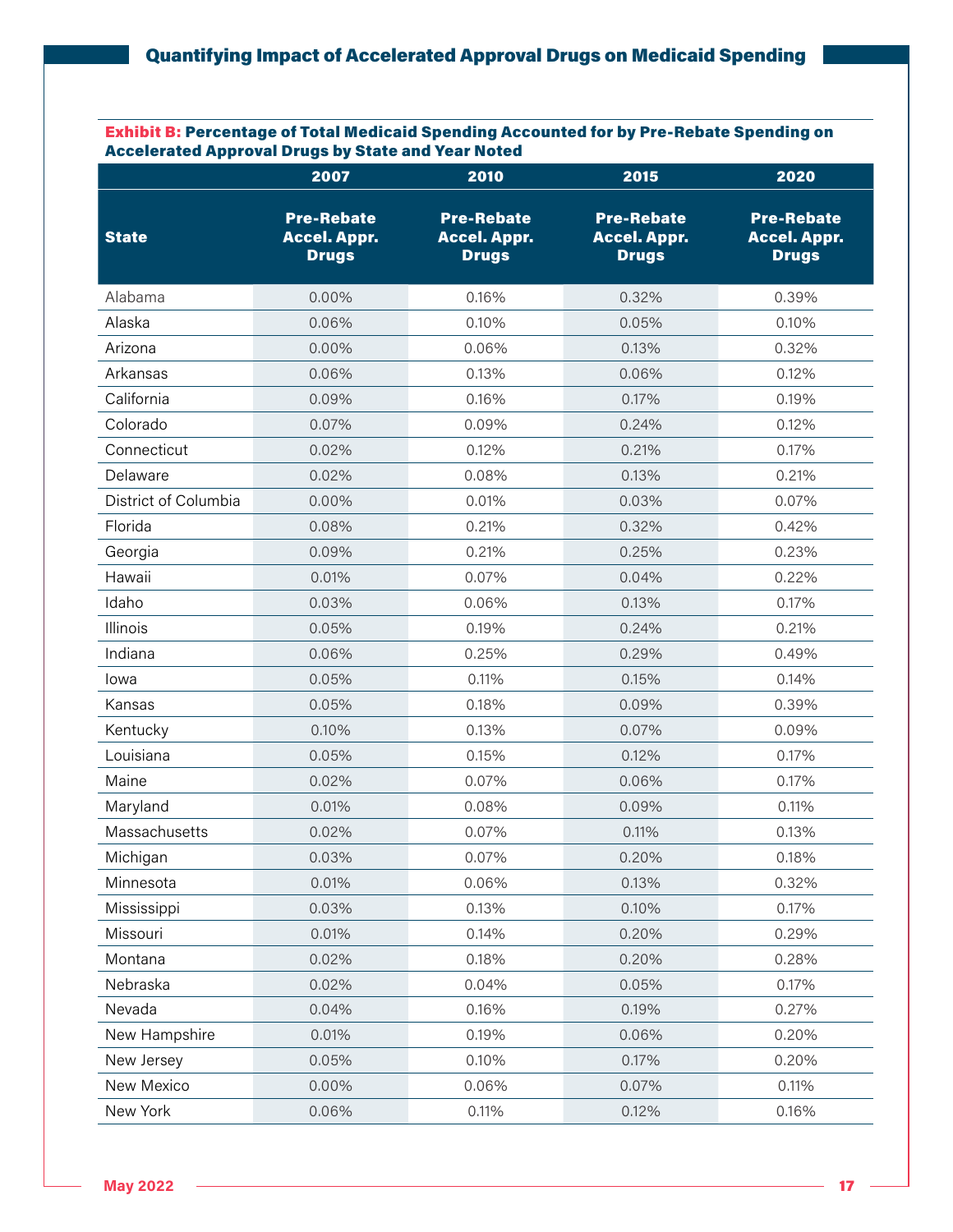#### Exhibit B: Percentage of Total Medicaid Spending Accounted for by Pre-Rebate Spending on Accelerated Approval Drugs by State and Year Noted

|                | 2007                                                     | 2010                                                     | 2015                                                     | 2020                                                     |
|----------------|----------------------------------------------------------|----------------------------------------------------------|----------------------------------------------------------|----------------------------------------------------------|
| <b>State</b>   | <b>Pre-Rebate</b><br><b>Accel. Appr.</b><br><b>Drugs</b> | <b>Pre-Rebate</b><br><b>Accel. Appr.</b><br><b>Drugs</b> | <b>Pre-Rebate</b><br><b>Accel. Appr.</b><br><b>Drugs</b> | <b>Pre-Rebate</b><br><b>Accel. Appr.</b><br><b>Drugs</b> |
| North Carolina | 0.05%                                                    | 0.18%                                                    | 0.22%                                                    | 0.27%                                                    |
| North Dakota   | 0.03%                                                    | 0.05%                                                    | 0.06%                                                    | 0.09%                                                    |
| Ohio           | 0,02%                                                    | 0.08%                                                    | 0.15%                                                    | 0.35%                                                    |
| Oklahoma       | 0.07%                                                    | 0.17%                                                    | 0.25%                                                    | 0.16%                                                    |
| Oregon         | 0.01%                                                    | 0.06%                                                    | 0.09%                                                    | 0.11%                                                    |
| Pennsylvania   | 0.01%                                                    | 0.06%                                                    | 0.19%                                                    | 0.16%                                                    |
| Rhode Island   | $0.00\%$                                                 | 0.01%                                                    | 0.01%                                                    | 0.03%                                                    |
| South Carolina | 0.15%                                                    | 0.17%                                                    | 0.17%                                                    | 0.17%                                                    |
| South Dakota   | 0.01%                                                    | 0.06%                                                    | 0.06%                                                    | 0.72%                                                    |
| Tennessee      | 0.05%                                                    | 0.14%                                                    | 0.17%                                                    | 0.33%                                                    |
| Texas          | 0.07%                                                    | 0.12%                                                    | 0.12%                                                    | 0.24%                                                    |
| Utah           | 0.01%                                                    | 0.15%                                                    | 0.05%                                                    | 0.12%                                                    |
| Vermont        | 0.00%                                                    | 0.13%                                                    | 0.08%                                                    | 0.08%                                                    |
| Virginia       | 0.02%                                                    | 0.06%                                                    | 0.19%                                                    | 0.50%                                                    |
| Washington     | 0.03%                                                    | 0.09%                                                    | 0.11%                                                    | 0.16%                                                    |
| West Virginia  | 0.02%                                                    | 0.23%                                                    | 0.18%                                                    | 0.26%                                                    |
| Wisconsin      | 0.03%                                                    | 0.12%                                                    | 0.17%                                                    | 0.12%                                                    |
| Wyoming        | 0.00%                                                    | 0.04%                                                    | 0.04%                                                    | 0.04%                                                    |

#### Exhibit C: Percent of Increase in Medicaid Spending Accounted for by Pre-Rebate Spending on Accelerated Approval Drugs, 2007 – 2020

| <b>State</b>         | 2007-2010 | 2010-2015 | 2015-2020 | 2007-2020 |
|----------------------|-----------|-----------|-----------|-----------|
| Alabama              | 1.4%      | 1.9%      | 0.9%      | 1.3%      |
| Alaska               | 0.2%      | $-0.2%$   | 0.2%      | 0.1%      |
| Arizona              | n/a       | 0.6%      | 0.9%      | n/a       |
| Arkansas             | 0.4%      | $-0.1%$   | 0.4%      | 0.2%      |
| California           | 0.6%      | 0.2%      | 0.4%      | 0.3%      |
| Colorado             | 0.1%      | 0.4%      | $-0.3\%$  | 0.1%      |
| Connecticut          | 0.5%      | 0.5%      | $-0.1%$   | 0.3%      |
| Delaware             | 0.3%      | 0.2%      | 0.6%      | 0.4%      |
| District of Columbia | $0.0\%$   | 0.1%      | 0.2%      | 0.1%      |
| Florida              | 0.7%      | 0.8%      | 1.0%      | 0.8%      |
| Georgia              | 1.2%      | 0.4%      | 0.1%      | 0.5%      |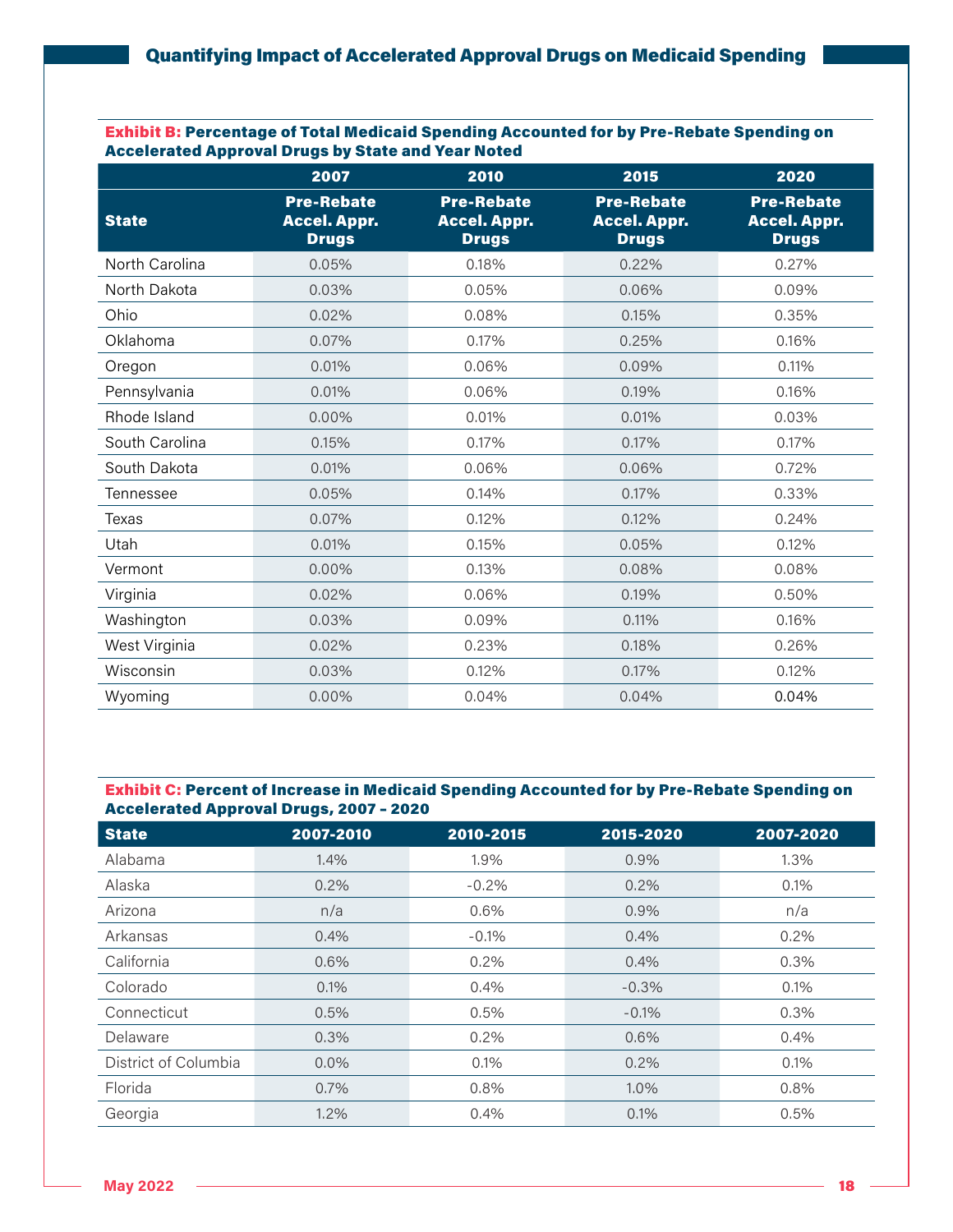#### Exhibit C: Percent of Increase in Medicaid Spending Accounted for by Pre-Rebate Spending on Accelerated Approval Drugs, 2007 – 2020

| <b>State</b>   | 2007-2010 | 2010-2015 | 2015-2020 | 2007-2020 |
|----------------|-----------|-----------|-----------|-----------|
| Hawaii         | 0.3%      | 0.0%      | 1.3%      | 0.4%      |
| Idaho          | 0.2%      | 0.4%      | 0.3%      | 0.3%      |
| Illinois       | 0.8%      | 0.6%      | 0.1%      | 0.4%      |
| Indiana        | 1.3%      | 0.4%      | 0.9%      | 0.7%      |
| lowa           | 0.4%      | 0.2%      | 0.1%      | 0.2%      |
| Kansas         | 1.4%      | $-0.2%$   | 1.5%      | 0.8%      |
| Kentucky       | 0.3%      | 0.0%      | 0.1%      | 0.1%      |
| Louisiana      | 0.5%      | 0.0%      | 0.3%      | 0.3%      |
| Maine          | 0.4%      | 0.0%      | 0.6%      | 0.4%      |
| Maryland       | 0.3%      | 0.1%      | 0.2%      | 0.2%      |
| Massachusetts  | 0.3%      | 0.2%      | 0.3%      | 0.3%      |
| Michigan       | 0.3%      | 0.5%      | 0.1%      | 0.3%      |
| Minnesota      | 0.4%      | 0.3%      | 1.0%      | 0.6%      |
| Mississippi    | 0.6%      | 0.0%      | 1.0%      | 0.4%      |
| Missouri       | 0.7%      | 0.5%      | 0.9%      | 0.7%      |
| Montana        | 0.8%      | 0.3%      | 0.4%      | 0.4%      |
| Nebraska       | 0.4%      | 0.1%      | 0.7%      | 0.5%      |
| Nevada         | 0.7%      | 0.2%      | 0.5%      | 0.4%      |
| New Hampshire  | 1.5%      | $-0.3%$   | 0.7%      | 0.4%      |
| New Jersey     | 0.4%      | 0.4%      | 0.3%      | 0.4%      |
| New Mexico     | 0.3%      | 0.1%      | 0.3%      | 0.2%      |
| New York       | 0.5%      | 0.2%      | 0.3%      | 0.3%      |
| North Carolina | 1.4%      | 0.4%      | 0.7%      | 0.7%      |
| North Dakota   | 0.1%      | 0.0%      | 0.1%      | 0.1%      |
| Ohio           | 0.5%      | 0.3%      | 1.5%      | 0.7%      |
| Oklahoma       | 0.7%      | 0.6%      | $-1.9%$   | 0.3%      |
| Oregon         | 0.2%      | 0.1%      | 0.2%      | 0.2%      |
| Pennsylvania   | 0.4%      | 0.7%      | 0.1%      | 0.3%      |
| Rhode Island   | 0.1%      | 0.0%      | 0.3%      | 0.1%      |
| South Carolina | 0.3%      | 0.1%      | 0.2%      | 0.2%      |
| South Dakota   | 0.2%      | 0.0%      | 5.4%      | 2.1%      |
| Tennessee      | 0.7%      | 0.5%      | 0.9%      | 0.8%      |
| Texas          | 0.3%      | 0.1%      | 0.8%      | 0.4%      |
| Utah           | 0.8%      | $-0.3%$   | 0.3%      | 0.2%      |
| Vermont        | 0.9%      | $-0.1%$   | 0.2%      | 0.2%      |
| Virginia       | 0.2%      | 0.7%      | 1.0%      | 0.8%      |
| Washington     | 0.4%      | 0.1%      | 0.3%      | 0.3%      |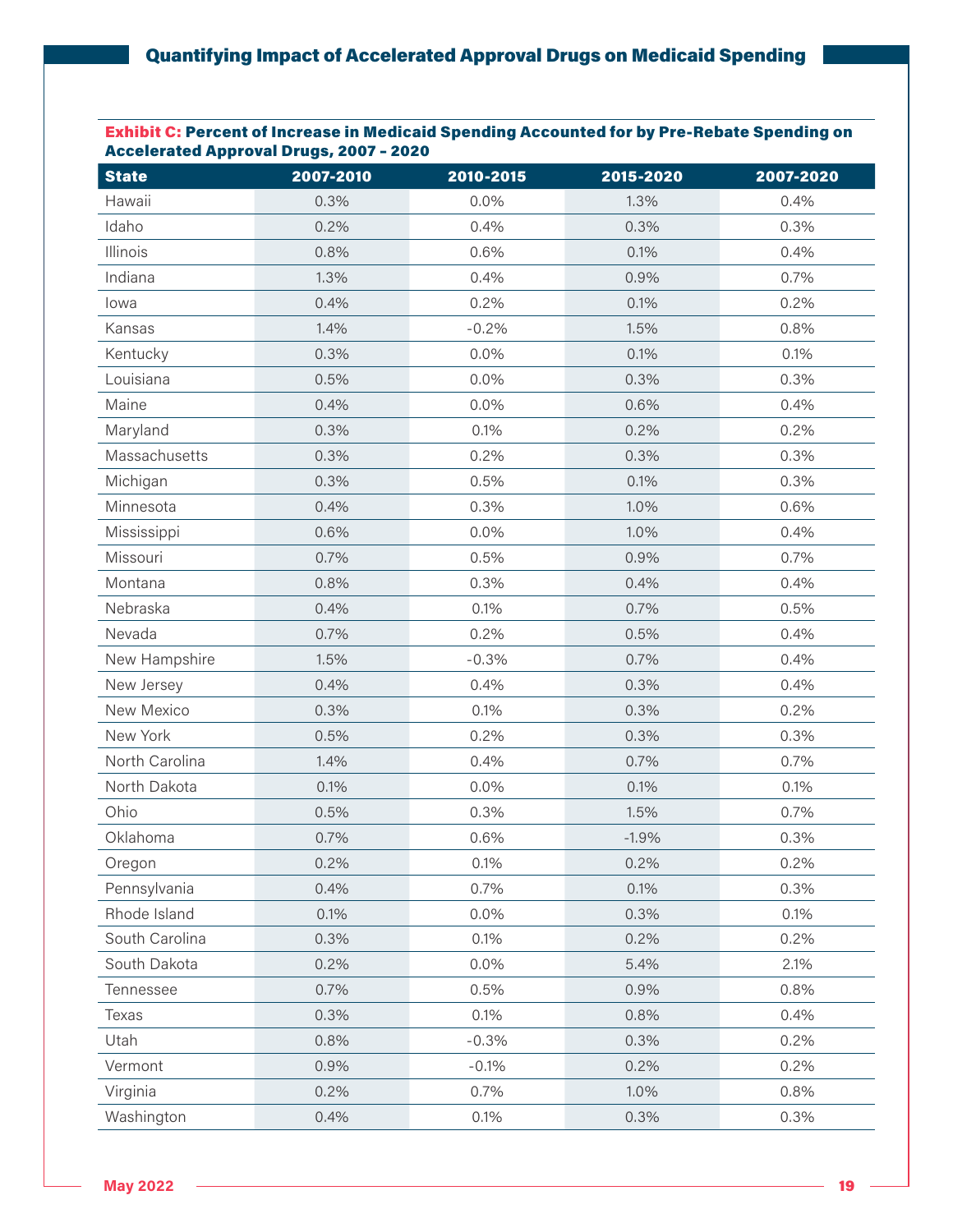Exhibit C: Percent of Increase in Medicaid Spending Accounted for by Pre-Rebate Spending on Accelerated Approval Drugs, 2007 – 2020

| <b>State</b>  | 2007-2010 | 2010-2015 | 2015-2020 | 2007-2020 |
|---------------|-----------|-----------|-----------|-----------|
| West Virginia | $1.4\%$   | $0.1\%$   | 0.9%      | $0.5\%$   |
| Wisconsin     | 0.4%      | $0.4\%$   | $-0.1\%$  | $0.2\%$   |
| Wyoming       | 0.2%      | $0.0\%$   | $0.0\%$   | 0.1%      |

#### Exhibit D: Pre-Rebate Accelerated Approval Drug Spending as Percentage of Pre-Rebate, Overall Drug Spending by State by Noted Year

| <b>State</b>         | 2007  | 2010  | 2015  | 2020  |
|----------------------|-------|-------|-------|-------|
| Alabama              | 0.00% | 1.70% | 2.80% | 3.10% |
| Alaska               | 1.00% | 1.00% | 1.10% | 1.60% |
| Arizona              | n/a   | 1.10% | 1.40% | 3.10% |
| Arkansas             | 0.90% | 1.70% | 0.90% | 2.20% |
| California           | 1.20% | 1.90% | 2.10% | 2.60% |
| Colorado             | 1.10% | 1.50% | 2.30% | 1.10% |
| Connecticut          | 0.60% | 1.30% | 1.40% | 1.10% |
| Delaware             | 0.70% | 0.90% | 1.20% | 2.30% |
| District of Columbia | 0.50% | 0.30% | 0.60% | 0.90% |
| Florida              | 1.30% | 2.50% | 2.60% | 3.60% |
| Georgia              | 1.80% | 2.60% | 2.30% | 2.30% |
| Hawaii               | 0.50% | 0.40% | 0.10% | 2.80% |
| Idaho                | 0.40% | 0.80% | 1.30% | 1.40% |
| Illinois             | 1.20% | 2.10% | 3.10% | 2.20% |
| Indiana              | 1.10% | 2.10% | 2.50% | 3.80% |
| lowa                 | 0.70% | 1.50% | 1.50% | 1.80% |
| Kansas               | 1.10% | 2.60% | 1.10% | 5.10% |
| Kentucky             | 1.00% | 1.10% | 1.00% | 0.70% |
| Louisiana            | 0.50% | 1.20% | 1.20% | 1.30% |
| Maine                | 0.30% | 0.90% | 0.70% | 1.70% |
| Maryland             | 0.30% | 1.20% | 0.90% | 1.10% |
| Massachusetts        | 1.10% | 1.20% | 1.40% | 1.50% |
| Michigan             | 0.60% | 1.10% | 2.00% | 1.60% |
| Minnesota            | 0.30% | 1.20% | 1.60% | 4.10% |
| Mississippi          | 0.50% | 1.70% | 1.00% | 2.20% |
| Missouri             | 1.20% | 1.30% | 1.60% | 2.70% |
| Montana              | 0.30% | 2.90% | 2.40% | 2.10% |
| Nebraska             | 0.60% | 0.50% | 0.60% | 2.00% |
| Nevada               | 1.00% | 2.20% | 1.60% | 2.20% |